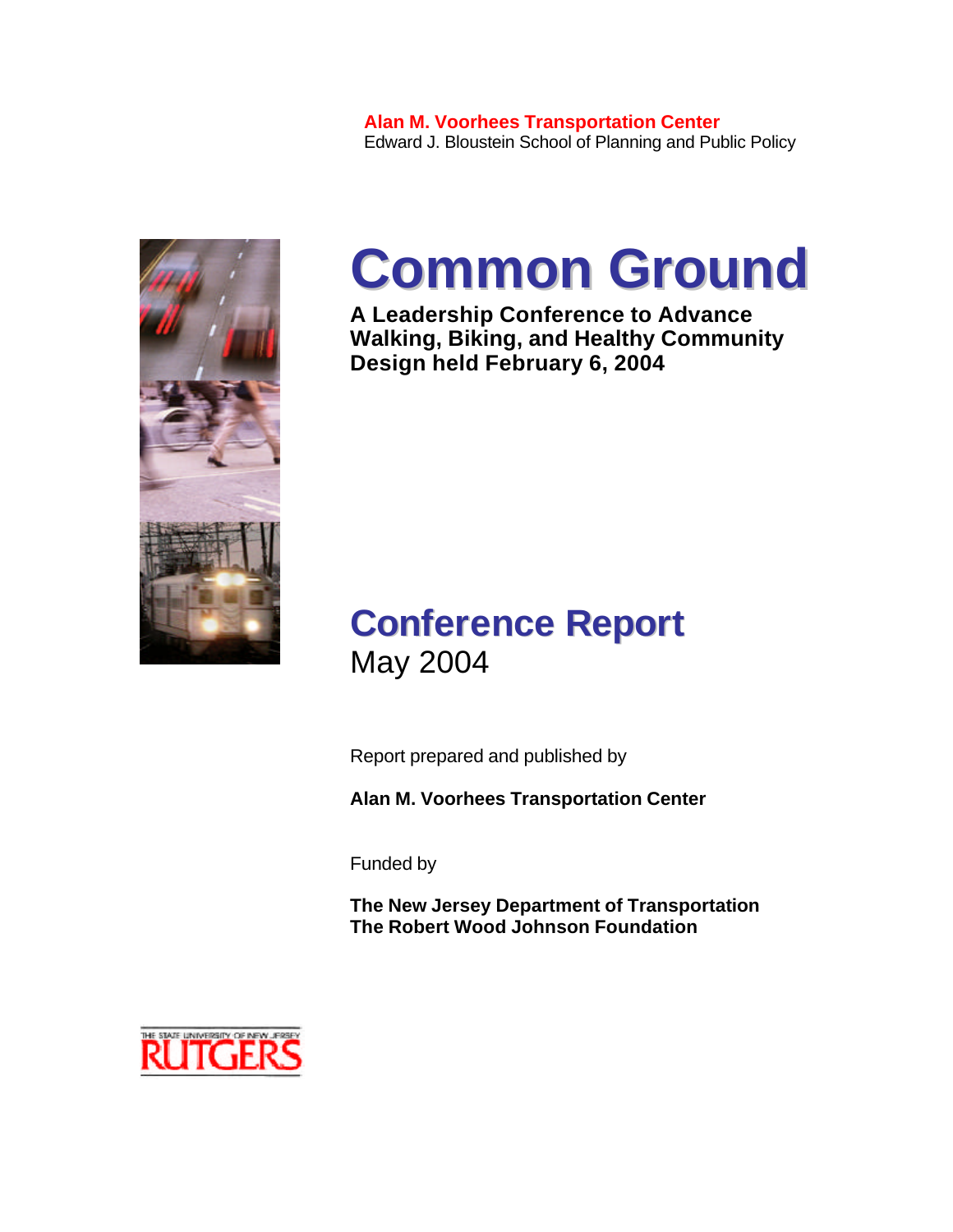### Preface

#### **Jack Lettiere Commissioner NJ Department of Transportation**



An important goal for the New Jersey Department of Transportation is to achieve a balance in New Jersey between moving cars, and moving bikers and walkers. But we need to acknowledge that right now in New Jersey, we still have a car-oriented mindset that is not friendly to walking and biking.

Street systems are designed to move vehicular traffic at maximum efficiency. New schools are being built all over New Jersey, yet many are in remote locations where students cannot safely walk or bike, and often they replace older community schools where children used to be able to get to school on their own. In planning for new development, most towns would never allow even a small strip mall or retail outlet to be built without adequate water and sewage, electricity lines, and parking spaces. Yet by neglecting to factor in transportation as another utility, local officials too often unwittingly make decisions that clog their communities with local traffic.

The public support does exist for walking and biking; but it is latent. There is much work to be done. The concept has to be marketed to be successful. The Common Ground Conference on February 6, 2004, was an important first step in advancing the awareness of walking, biking, and healthy community design in New Jersey.

We need to get the message out to the planning and design professionals that walking and biking facilities are part of context-sensitive design for our communities; it needs to become part of the *routine* checklist that communities consider before making important land use decisions. The opportunities for local leaders are as numerous as they are practical, whether it's building a sidewalk to connect senior housing to a local shopping mall, or connecting a school complex by bike path to a greenway. State highways running through town centers can be reclassified as "main streets." Traffic and parking patterns can be altered to make our town centers safer and more appealing to pedestrians and bicyclists.

Walking and biking facilities need to be usable and accessible. We would not build a highway to nowhere, because no one would travel on it. In the same way, we are trying to build usable segments of bikeways that link people to their daily destinations—downtowns to greenways, schools to after-school activities such as soccer fields, shore towns to the beach. Likewise with walkways. We are creating transit villages where people can walk from their homes to their downtowns and to the train. We are helping people find ways *not* to get in their cars.

People want to see visible improvements that afford a better quality of life. They are looking for leadership to give them a choice. Common Ground creates the opportunity for leaders across many fields to come together to identify and cultivate new choices for enjoying healthier, more active lives. NJDOT is proud to be an active partner with counties, local communities, businesses, advocacy organizations, and individual citizens to work on this vital initiative.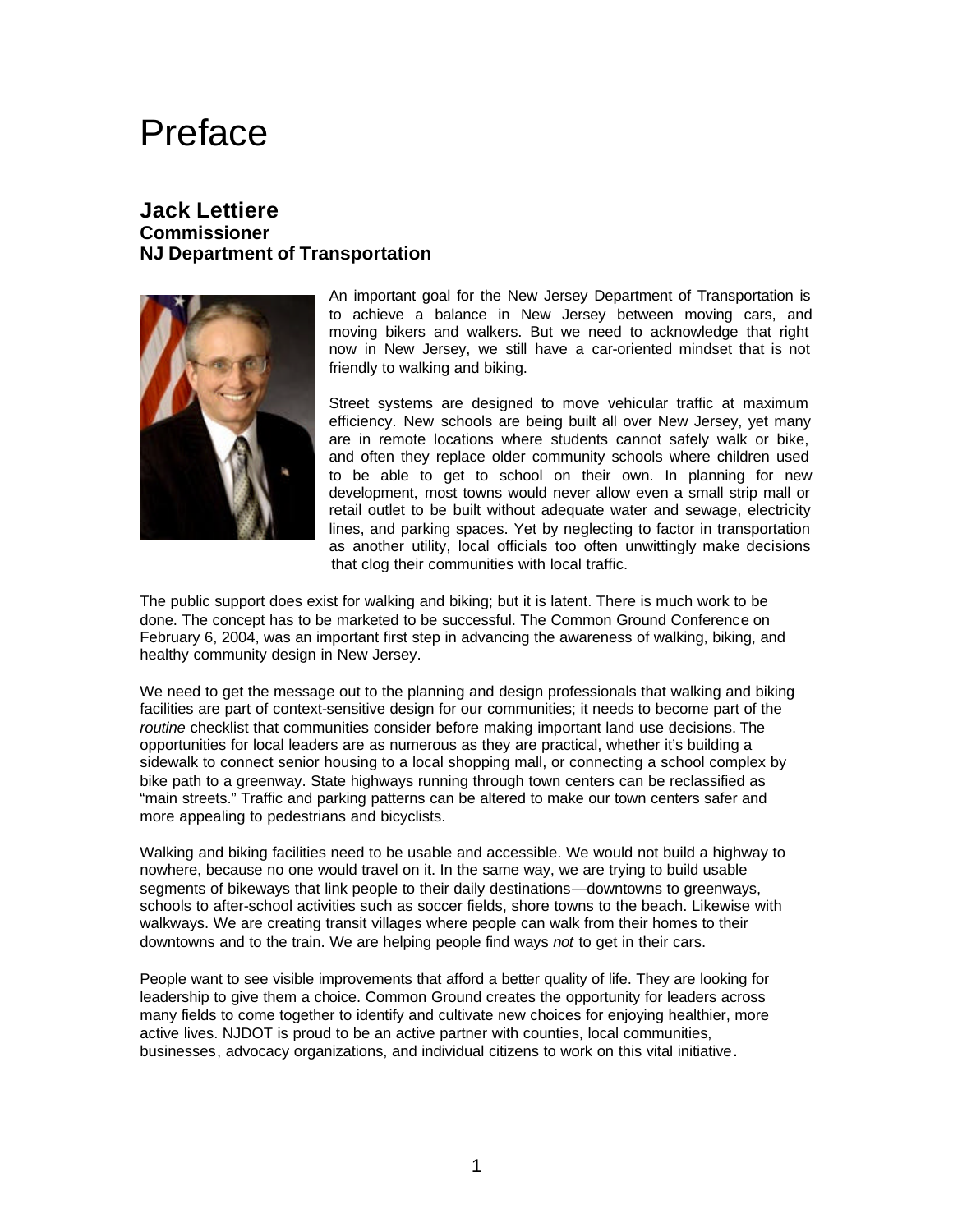### **Contents**

|      | <b>Executive Summary</b>                                                                                                                                                       | 3  |
|------|--------------------------------------------------------------------------------------------------------------------------------------------------------------------------------|----|
| I.   | <b>Introduction</b>                                                                                                                                                            | 5  |
| II.  | <b>Common Ground: Toward a Healthier New Jersey</b><br><b>The Vision</b><br><b>The Evidence</b><br>Bringing New Jersey's Leaders Together                                      | 7  |
| Ш.   | <b>Challenges:</b><br><b>The Human Health Crisis</b><br>The Health of Our Communities<br><b>The Motor Vehicle Bias</b><br>The Impact of Personal Preference and Policy Choices | 9  |
| IV.  | <b>Toward Common Ground: Reasons for Optimism</b>                                                                                                                              | 14 |
| ۷.   | <b>Recommendations</b>                                                                                                                                                         | 19 |
| VI.  | <b>Next Steps</b>                                                                                                                                                              | 23 |
| VII. | <b>Resources</b>                                                                                                                                                               | 25 |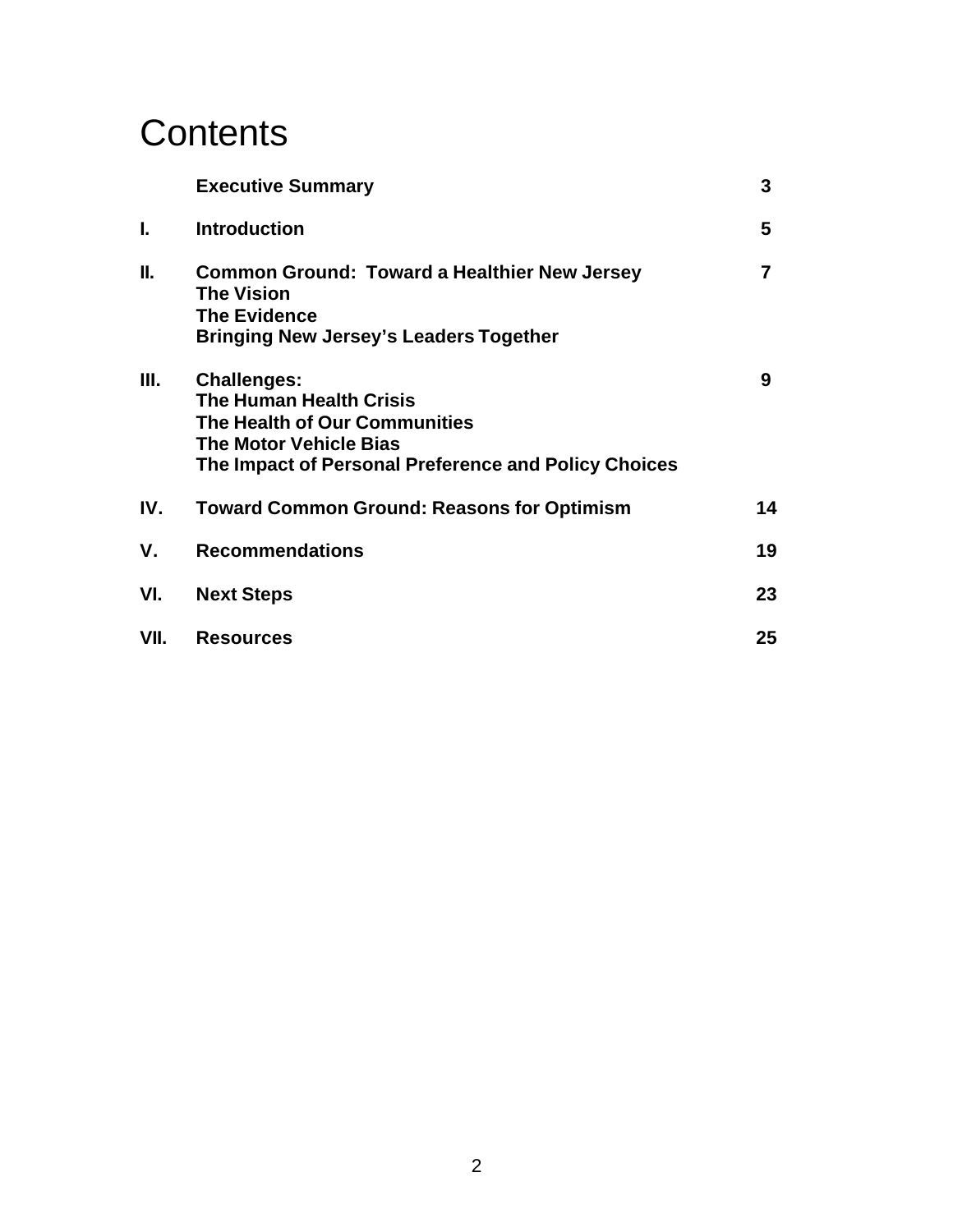### Executive Summary

On February 6, 2004, more than 170 invited leaders from the public sector, private industry, and nonprofit organizations gathered in New Brunswick for the first time in New Jersey to explore how community design can support healthy lifestyles, specifically through the advancement of walking and biking. The Common Ground Conference sought to illuminate the existing and potential roles of land use, health, transportation, education, and related disciplines in fostering more active lifestyles to counter the epidemic of obesity afflicting New Jersey and the rest of the nation. Leaders shared their knowledge, identified impediments as well as opportunities, and began to consider possible strategies to advance walking, biking, and Smart Growth development practices that can reverse the unhealthy trend toward greater auto dependence.



Sponsored by the New Jersey Department of Transportation with support from The Robert Wood Johnson Foundation, the conference was organized by the Alan M. Voorhees Transportation Center of the Edward J. Bloustein School of Planning and Public Policy at Rutgers, The State University of New Jersey. Additional support was provided by the New Jersey Chapter of the American Planning Association, the New Jersey

Chapter of the Institute for Traffic Engineers, and the New Jersey Department of Health and Senior Services.

The Common Ground vision is to create healthy, active communities throughout New Jersey. This is consistent with the State Development and Redevelopment Plan's "2020 Vision—Livable Communities and Natural Landscapes," which foresees a time when walking and bicycling become an integral part of community design. One in three New Jerseyans does not drive, because they are too young, too old, or physically incapable, among other reasons. Yet land use practices have fostered greater dependence on the automobile at the expense of walking and biking. One result has been an epidemic of obesity—two-thirds of American adults are overweight or obese—due to poor nutritional habits and lack of daily exercise.

New Jersey, however, does have characteristics that can be advantageous to creating active communities. The state's population density favors the creation of compact communities conducive to walking and biking, many traditional communities already incorporate healthy design, and many decision makers in transportation planning and community design comprehend the huge impact of their daily decisions on lifestyle and health. For instance, First Lady Dina Matos McGreevey told the conference that the "Healthy Choices, Healthy Kids" campaign she heads encourages New Jerseyans to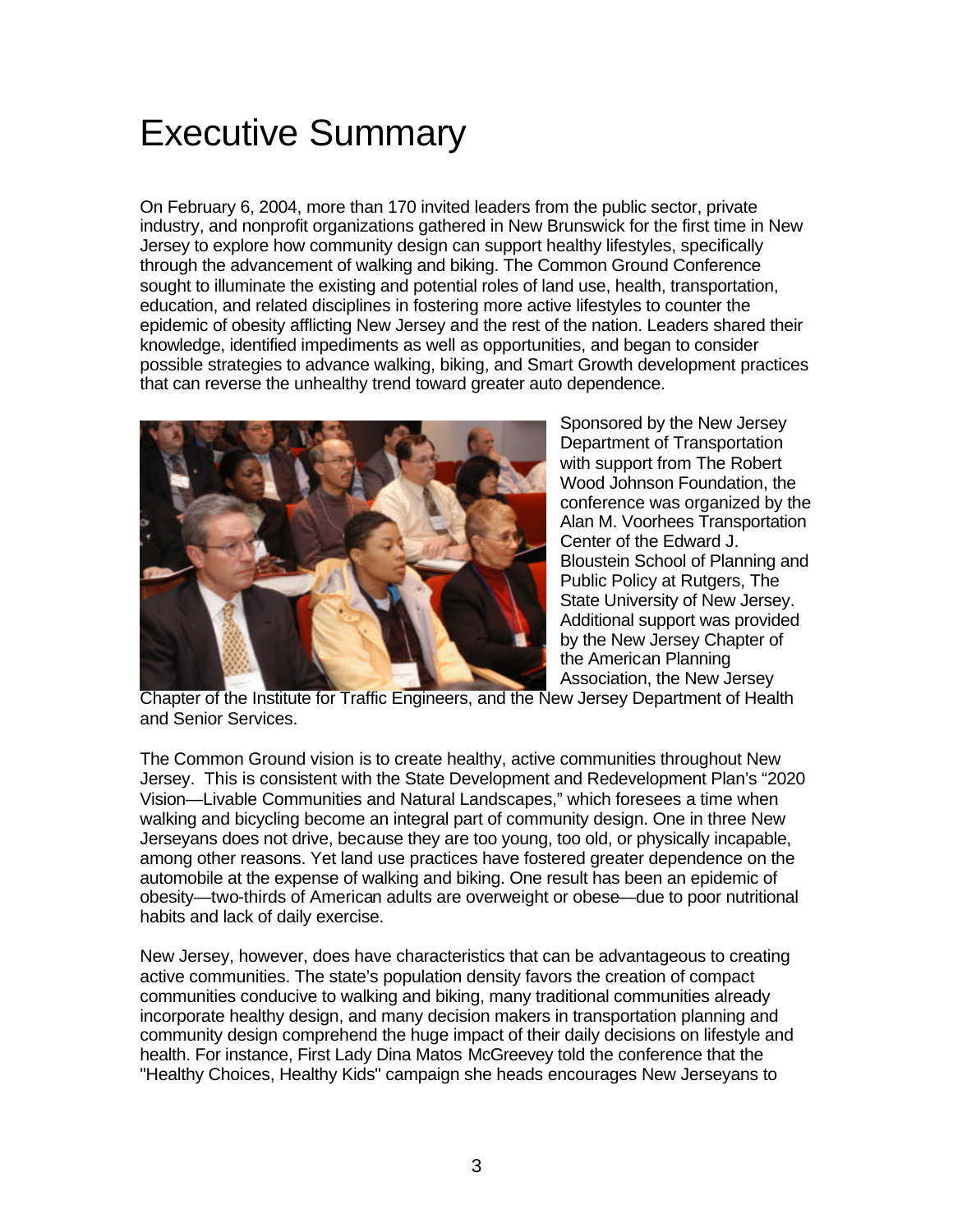walk for their health. The campaign links employers and health insurers with the State's departments of agriculture, health and senior services, and education.

NJDOT Deputy Commissioner James Snyder told the conference that the NJDOT "no longer subsidizes sprawl," expending just 4 percent of its \$2.5 billion budget on highway expansion. Capital spending on transit in FY 04 for the first time exceeds the amount invested in highways, and millions of dollars in state and federal grants are awarded to local governments for pedestrian improvements and bicycle paths. Secretary of Agriculture Charles Kuperus said that the state met its goal this year of preserving 20,000 acres of farmland, up from 13,000 the year before, and it assured that walking and biking access to acquired properties was guaranteed before closing deals.

Municipal leaders, including Mayors Jose (Joey) Torres of Paterson, Edmund O'Brien of Metuchen, and George Paschalis of River Vale, told the conferees of the local initiatives they have undertaken to foster walking and biking, while stressing the need to better engage local leaders and administrators if these efforts are to take root. Employers are contributing, such as AtlantiCare, whose efforts to encourage employees to walk along a campus path during breaks have achieved a remarkable 99 percent participation rate. And private foundations are playing a role, such as The Robert Wood Johnson Foundation's support of *NJ Walks and Bikes!* and the New Jersey Conservation Foundation's efforts to develop a "Garden State Greenway."

In moving forward, Ian Lockwood, a senior transportation engineer with the communityplanning firm of Glatting Jackson, explained how community leaders throughout the United States have been able to inject healthy designs in even the most unpromising environments. Dying "big box" shopping malls have been converted into thriving mixed use centers, and pedestrian-friendly features have been designed into rapidly developing rural communities before they dissolved into far-flung suburban subdivisions.

The report closes with recommendations to target efforts at the local level by engaging municipal officials and providing them the tools to incorporate walking, biking, and healthy community design in their planning and engineering; amend the Municipal Land Use Law to encourage municipal attention to walking and biking; overhaul state laws governing the interaction among motor vehicles, pedestrians, and bicyclists; build a "business case" to augment the known "health case" for enhanced walking and biking opportunities; and recruit the business, advocacy, and philanthropic communities to help educate the public about the connections between active living and obesity, and the need for healthy community design to promote active living.

The principal next step resulting from Common Ground is the creation of a multidisciplined Active Living Task Force that reflects the wide interests brought together in the conference. The goal of the task force would be the formation of a permanent broadbased state entity to oversee and promote policy changes and more financial support for active living initiatives.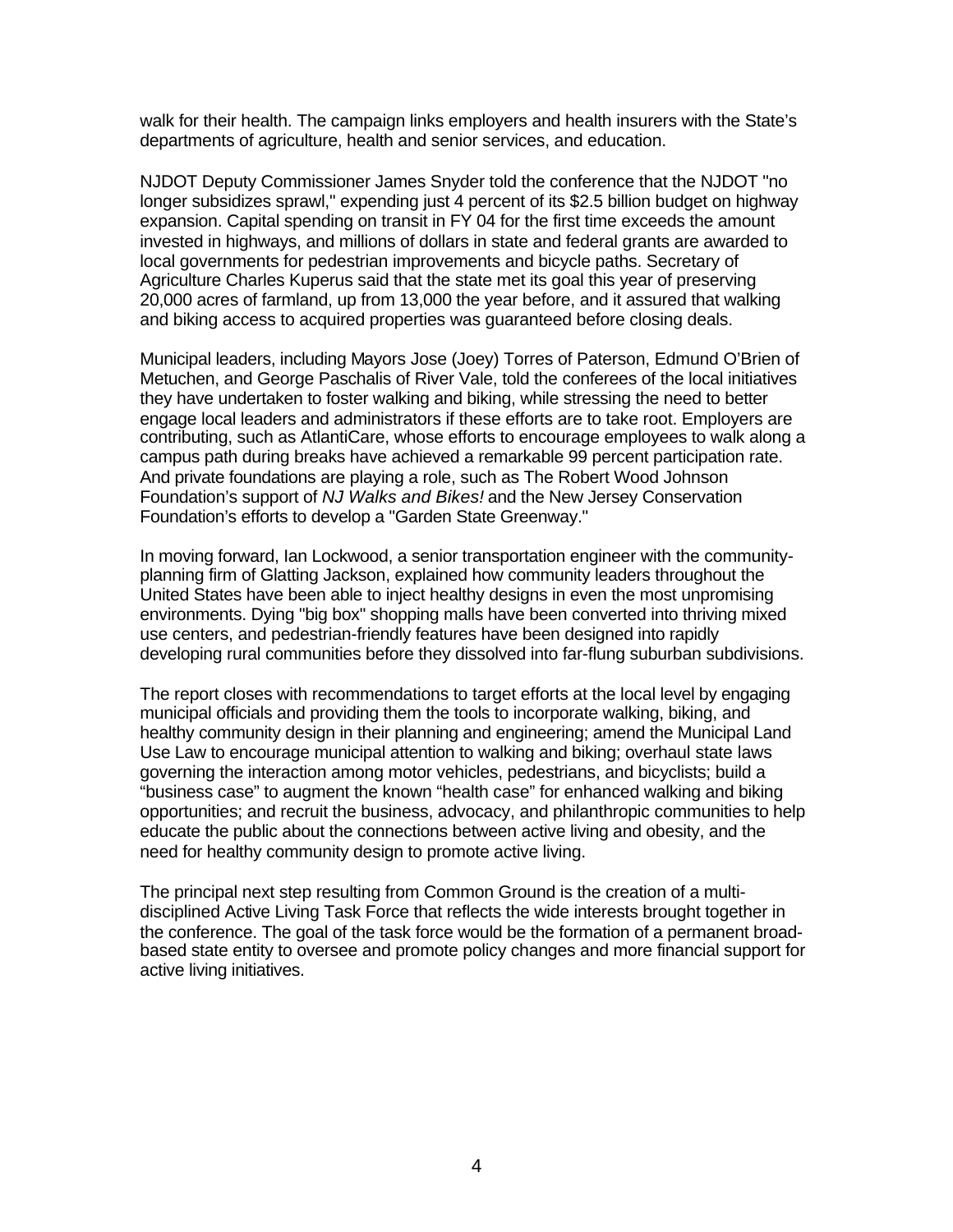### I. Introduction

*I am pleased today to add my voice to yours as an advocate for designing communities that integrate biking and walking spaces for all of us.* —First Lady Dina Matos McGreevey

Sprawl development and a car-dependent lifestyle are two features of life in New Jersey that many residents accept as inevitable. But roads without safe access for nonmotorized transportation represent a barrier for a sizable proportion of the population—one of every three people does not drive, primarily the elderly, children, and those who use wheelchairs. Not only do our sprawling communities, with streets built only for driving, compromise accessibility for so many people, but they are also the most dangerous places to walk and bicycle. Roadways often lack sidewalks, have lanes too narrow to



Special Presenter

share with bicyclists, and feature few, poorly marked, or dangerous pedestrian crossings. A recent federal survey found that about one-quarter of walking trips take place on roads without sidewalks or shoulders, and that bike lanes are available for only about 5 percent of bicycle trips. And while just 10 percent of all trips are made on foot or by bicycle, more than 13 percent of all traffic fatalities involve bicyclists or pedestrians.

The health risks of car dependency do not end there. Sprawl and the sedentary lifestyle it fosters contribute to an epidemic of obesity and the deadly diseases caused by obesity, including diabetes, heart disease, stroke, kidney disease, and cancer. This problem is not unique to New Jersey—about two-thirds of American adults are overweight or obese—but it is exacting a heavy toll on our state's resources and on our residents.

Attacking the problem of obesity will require action on many fronts, including changing our eating habits. But experts agree that increasing our levels of physical activity also must be an essential part of the solution. A challenge to overcome is that physical activity has been engineered out of our daily lives, in large part because our communities are now designed to facilitate automobile travel.

According to the U.S. Centers for Disease Control and Prevention, people need 30 minutes of moderate activity at least five days a week to maintain health. Our chances of meeting this target improve dramatically when we can integrate physical activity into our daily routines, such as by walking or biking in our own communities to daily destinations. This is why, over the last decade, the public health community has begun to reach out to those sectors responsible for community design—locally elected and appointed officials, and the transportation, land use and planning, and engineering professions. The goal is to form new partnerships to create healthy communities that make walking and bicycling convenient, safe, and enjoyable for everyone.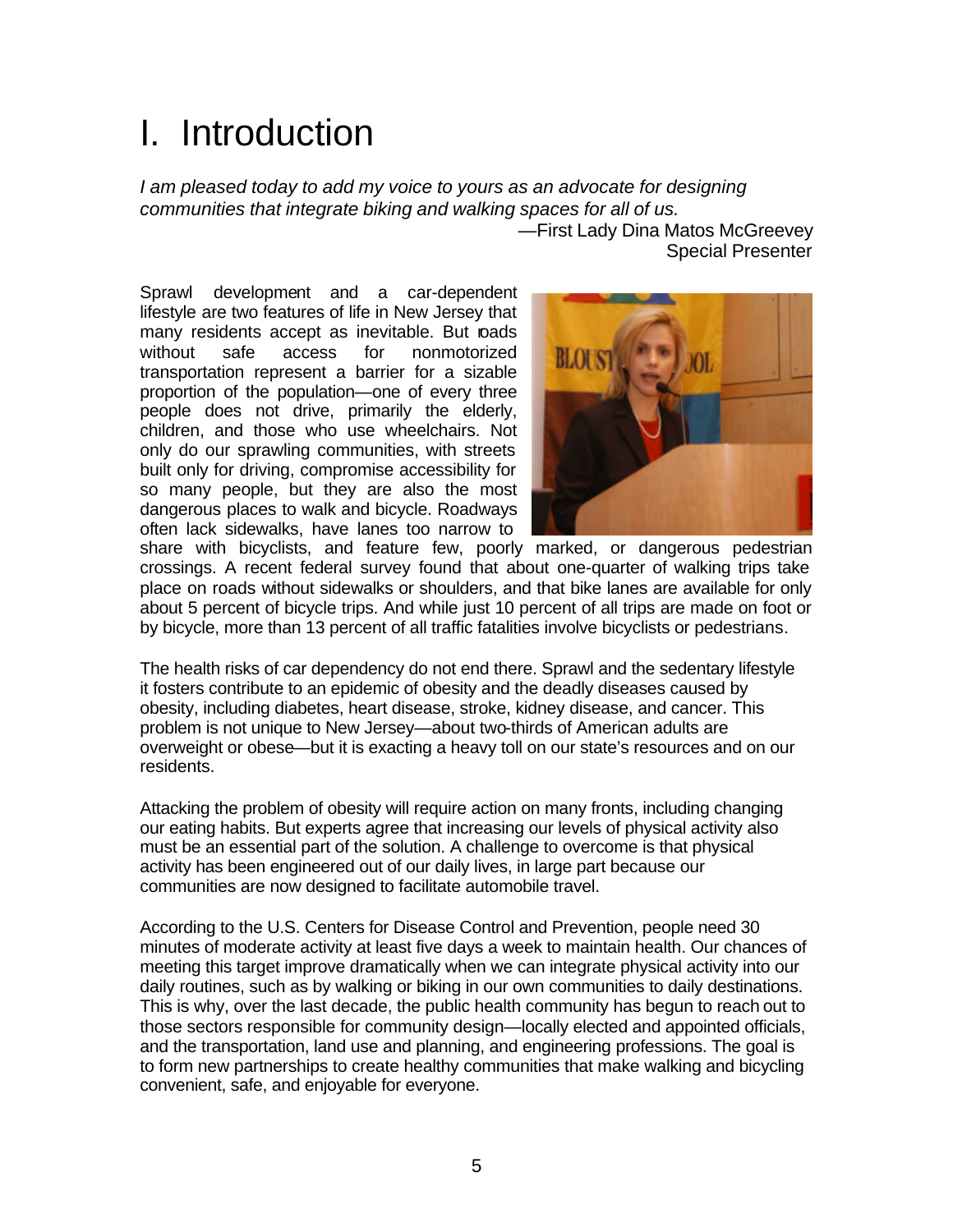On February 6, 2004, The Alan M. Voorhees Transportation Center (VTC) of the Edward J. Bloustein School of Planning and Public Policy at Rutgers University in New Brunswick, held an invitational leadership conference to promote walking, biking, and healthy community design in New Jersey. The conference, named "Common Ground," brought together approximately 170 leaders representing many diverse interests to address health and quality-of-life concerns related to New Jersey's patterns of transportation, land use, and community design.

Conference planners deliberately brought together two types of leaders:

- 1) those responsible for providing the "supply" of healthy community design, such as transportation, community affairs, environmental protection, local government, planning, and real estate development professionals.
- 2) those able to help create the public "demand" for such design, including representatives from the health, education, advocacy, and philanthropic communities.

The purpose of the conference was to identify common goals and practices concerning health and community design, and to seek ways of collaborating or coordinating efforts to create more active, healthy communities throughout New Jersey.

The New Jersey Department of Transportation (NJDOT) was the primary conference funder. The Robert Wood Johnson Foundation, the New Jersey Chapter of the American Planning Association, the New Jersey Chapter of the Institute for Traffic Engineers, and the New Jersey Department of Health and Senior Services also provided support.

This report summarizes conference themes and outlines the challenges New Jerseyans face in making our communities more pedestrian- and bicycle-friendly, and therefore more healthy. But conference participants also identified many features about New Jersey that offer a promising environment for the creation of active, healthy communities throughout the state. The report includes recommendations for progress on many fronts, from changing state-level policy, to better disseminating information to mayors and other local decision makers, to engaging New Jersey's business, philanthropic, and nonprofit sectors to help advocate for walking, biking, and healthy community design.

The report concludes with follow-up steps that VTC proposes to undertake in conjunction with the NJDOT to build on the network of partners established at the Common Ground conference.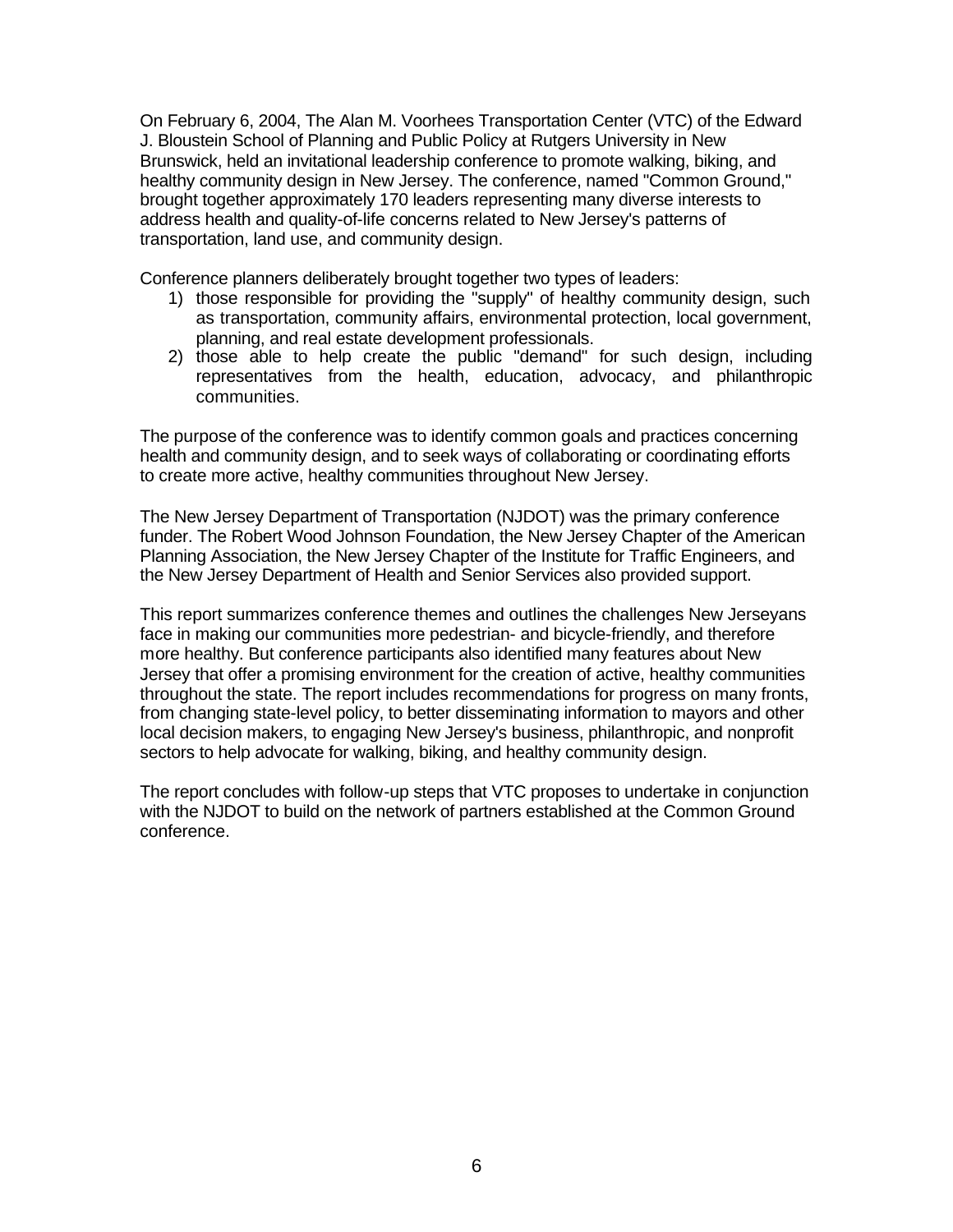### II. Common Ground: Toward a Healthier New Jersey

#### **The Vision**

*Our common ground is human health.*

—Robert Perry, Program Officer Geraldine R. Dodge Foundation

The Common Ground vision is to create healthy, active communities throughout New Jersey. The U.S. Centers for Disease Control and Prevention (CDC) refers to places where everyone, of all ages and abilities, can enjoy daily, moderate levels of walking, bicycling and other physical activity as *Active Community Environments –*which encourage and accommodate walking and bicycling through their approach to:

- Transportation facilities and services
- Land use planning and development
- Schools
- Recreation, parks, and trails
- Safety, security, and crime prevention



#### **The Evidence**

 $\overline{a}$ 

Researchers in public health are gathering scientific evidence that community design does indeed affect our physical activity levels and, therefore, our health. In the fall of 2003, three peer-reviewed journals -- the *Journal of Urban Health* (*JUH*), the *American Journal of Health Promotion* (*AJHP*), and the *American Journal of Public Health* (*AJPH)* - - all published special issues on the relationships among health, transportation, and community design. Researchers cited various community features that were found to be associated with increased levels of walking and biking -including mixed land use that combines residential, employment, and retail destinations; compact communities with dense populations; streets with short blocks and few cul-de-sacs; accessible and available walking and biking facilities, such as sidewalks and trails; and pleasant and safe surroundings.<sup>\*</sup>

Activity-friendly features in our communities make a difference to our health. For example, one study in the *American Journal of Public Health* compared similar residents from two San Diego neighborhoods: a walking-friendly neighborhood and one not

<sup>∗</sup> Articles by Roux, *JUH;* Frumkin, *AJPH;* Saelens et al., *AJPH;* Huston et al., *AJHP;* King et al., *AJHP.*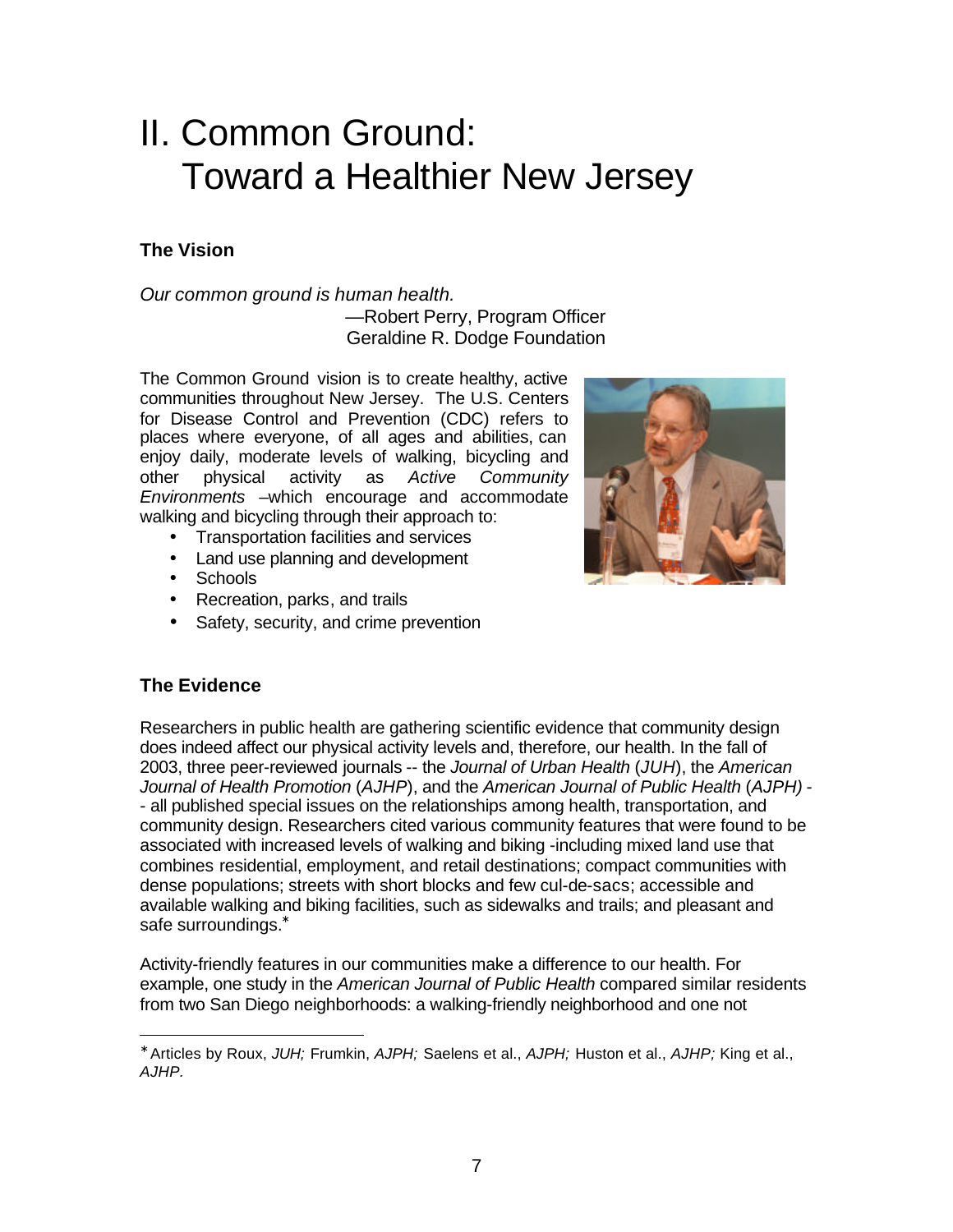conducive to walking. Residents of the walking-friendly neighborhood engaged in almost one hour more of moderate physical activity per week than residents of the other neighborhood, and they were less overweight.<sup>1</sup> Another national study in the *American Journal of Health Promotion* found that residents of sprawling areas tend to walk less during leisure time, weigh more, and be more likely to have high blood pressure than those in compact communities. $2$ 

#### **Bringing New Jersey's Leaders Together**

Beginning in September 2003, a team from NJDOT and VTC undertook an extensive planning process to develop the Common Ground leadership conference. To shape the conference program, the team convened a planning meeting with potential partners, conducted focus groups of experts and advocates, and interviewed 20 decision makers and stakeholders from the public and private sectors to identify common concerns, as well as leaders to invite. Voorhees staff also catalogued initiatives aimed at increasing physical activity—like walking and bicycling—and improving nutrition throughout New Jersey.

The Common Ground Conference, which took place on February 6, 2004, provided an opportunity for leaders from across the state to envision how they could form partnerships to create more active, healthy New Jersey communities. Over 170 participants shared knowledge; identified barriers, challenges, and opportunities; and they began to consider possible strategies to advance walking, biking, and healthy community design more broadly. Participants also:

- Examined through expert presentations the health and quality-of-life consequences of our decisions about land use, community design, and transportation.
- Shared in panel discussions with senior officials from state agencies, mayors, foundation officers, and business leaders about their policies, strategies, and initiatives to promote walking, biking, and healthy community design.
- Learned from representatives of eight different resource organizations and agencies about the tools available to help communities promote walking, biking, and healthier community design.

VTC and NJDOT staff believe the key outcome of the conference was the intimation of a network of New Jersey leaders and organizations sharing the common commitment to advance walking, biking, and healthy community design.

 1 *AJPH*, Saelens, Sallis, et al.

<sup>2</sup> *AJHP*, Ewing, Schmid, Killingsworth, et al.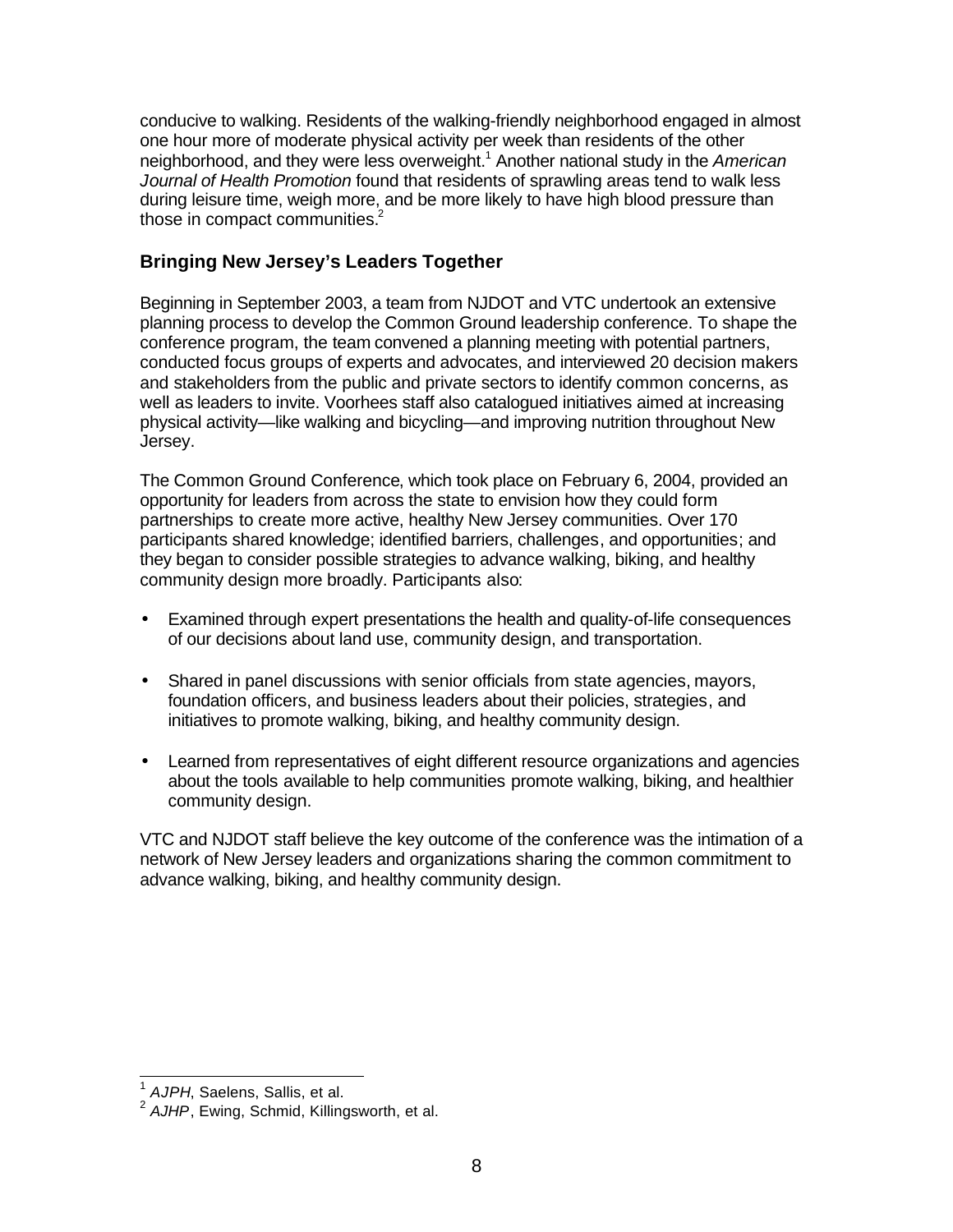# **III. Challenges**

#### **The Human Health Crisis**

*We need to do something drastic about obesity.*

—Dr. Eric Berman, Medical Director Horizon Blue Cross/Blue Shield of New Jersey



Almost two-thirds of New Jersey's residents are overweight or obese, a plight shared with the rest of America. The combination of poor diet and physical inactivity is causing an American epidemic of obesity. Obesity strongly contributes to such major and deadly diseases as diabetes, heart disease, stroke, kidney disease, and cancer.

In fact, *the combination of poor diet and physical inactivity is now the second greatest cause of death in America—topped only by tobacco.*

The rapid pace of this epidemic was illustrated by Sharon Z. Roerty, of the National Center for Bicycling and Walking, in the following two maps from the CDC. These maps highlight the rapid increase in obesity rates in the United States in just seven years.

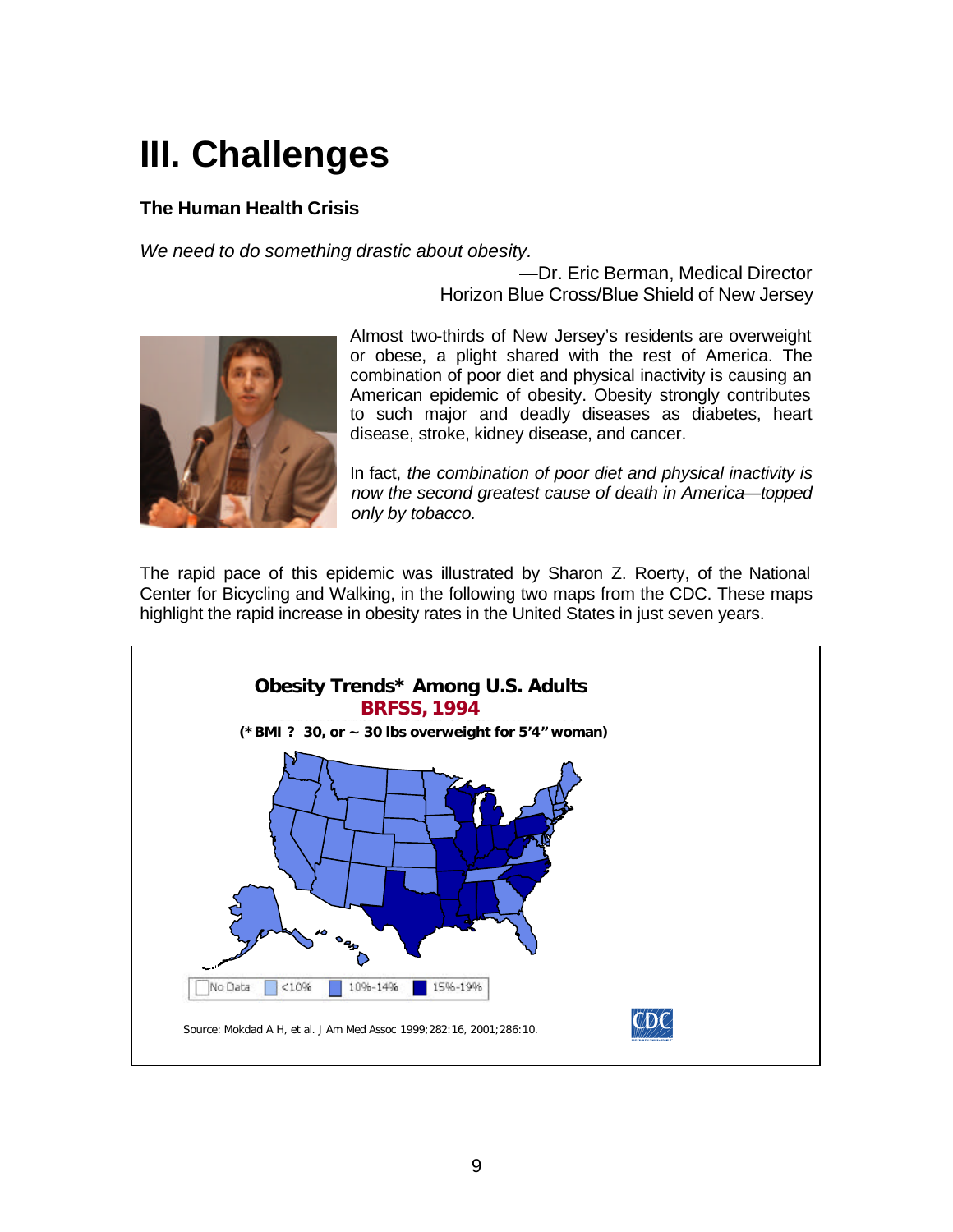

Perhaps most alarming are the trends among our children. Data from 1999 and 2000 published in the *Journal of the American Medical Association* show that more than 15 percent of children aged 6 to 19 years are overweight—double the proportion noted from 1976 through 1980.<sup>\*</sup> Serious diseases that used to appear almost exclusively in adults, including high blood pressure and adult onset diabetes, are now appearing in children who are obese. Public health experts now predict that today's children may have a shorter life span than their parents because of obesity-related diseases.

This epidemic burdens both individuals and our society. Dr. Eric Berman, a medical director at Horizon Blue Cross/Blue Shield, estimated that obesity costs the United States between \$117 billion and \$230 billion annually in direct and indirect costs. The cost of obesity to New Jersey is about \$2.3 billion annually, according to the state Department of Health and Senior Services.

∗ *JAMA*, 2002.

 $\overline{a}$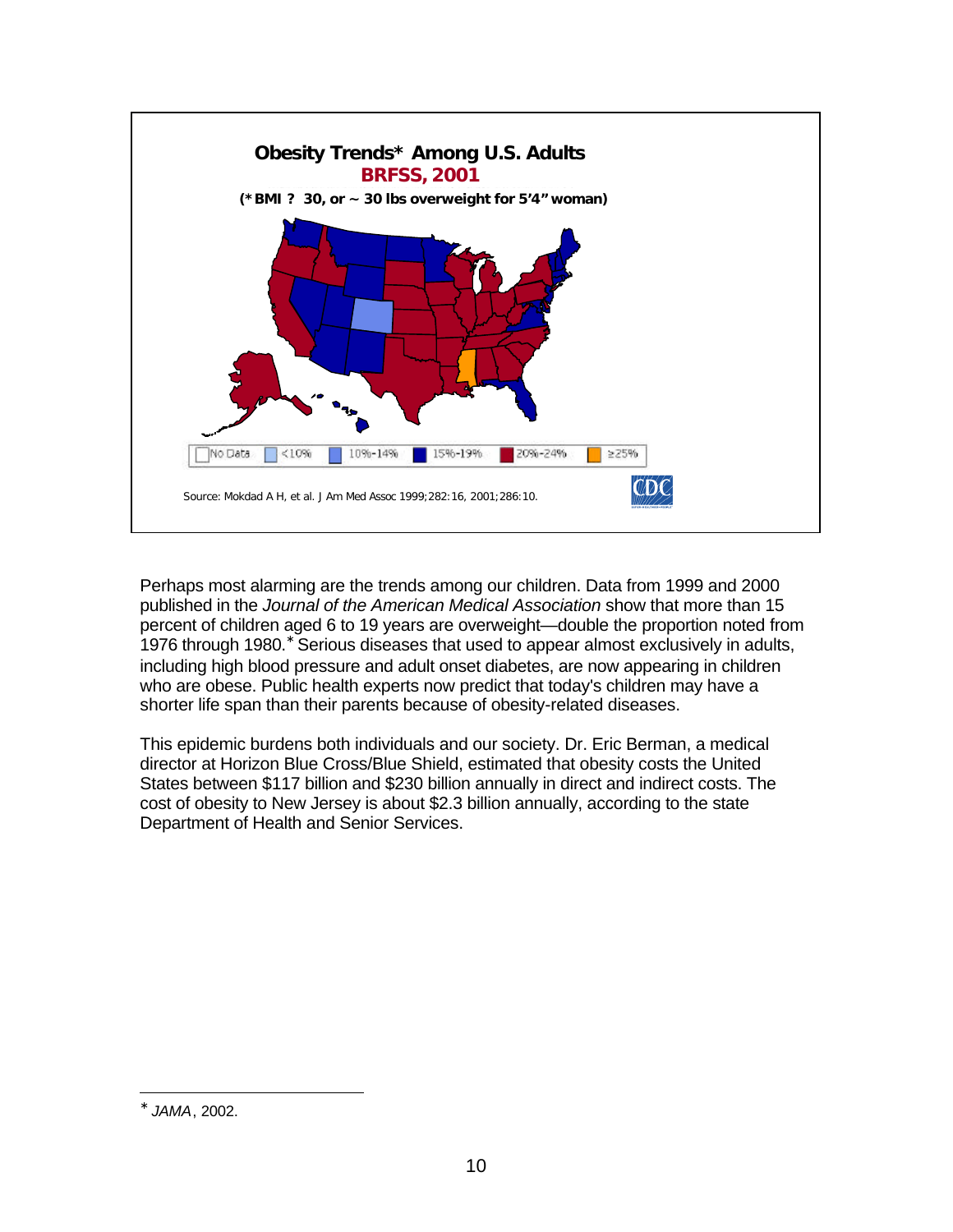#### **The Health of Our Communities**

*Walking and cycling are the least polluting, most energy-efficient, least congesting, least expensive, and healthiest means of getting around within our cities. Yet in many ways, we discourage walking and cycling in the United States by making them inconvenient, unpleasant, dangerous, or practically impossible.* —John Pucher, Professor

Rutgers University

The sprawling, car-dependent development that characterizes much of New Jersey isolates our residents in subdivisions that are far removed from shopping, work, or any walking destination of interest or use. It seems counterintuitive that quiet, cul-de-sac streets would create congestion. But in fact, residents of these neighborhoods must drive everywhere they need to go, and they usually funnel onto the same roads where everyone else drives, feeding the congestion that most of us endure frequently. From 1982 to 2000, the annual amount of time spent in highway traffic delays in urban areas increased from 16 to 62 hours per person.<sup>1</sup> These high-speed, busy roads



also prevent children from safely walking or biking to school. The U.S. Department of Transportation reports that only one American child in nine starts the day by walking or biking to school. $2$ 

New Jersey's cities and older suburbs, places where community design is more hospitable to walking and biking, are also affected by our suburban preferences. Sprawl development lures jobs and investment into our rural areas, diminishing the tax base, political power, and investments in public services in New Jersey's urban areas. Many of these communities are viewed as places to drive through quickly. Ironically, many city neighborhoods designed with interconnected streets and sidewalks that prioritize movement by foot or bicycle are now poorly maintained and burdened with street crime, disintegrating facilities, and fast-moving traffic. The lack of consistent investment in existing facilities means that residents in many of our urban communities are also deprived of opportunities to safely walk and bike.

Rural sprawl creates communities and jobs at such low densities that dependence on the auto is the inevitable outcome. Sprawl eats up 16,000 acres of farmland and open space each year in New Jersey, according to the New Jersey Conservation Foundation. This pattern of development diminishes our air quality, degrades rural and farming communities, destroys habitats for native plants and animals, paves over our watersheds causing increased flooding and decreased water quality, and limits outdoor recreation opportunities.

 1 *AJPH,* Jackson.

<sup>2</sup> *AJPH,* Staunton et al.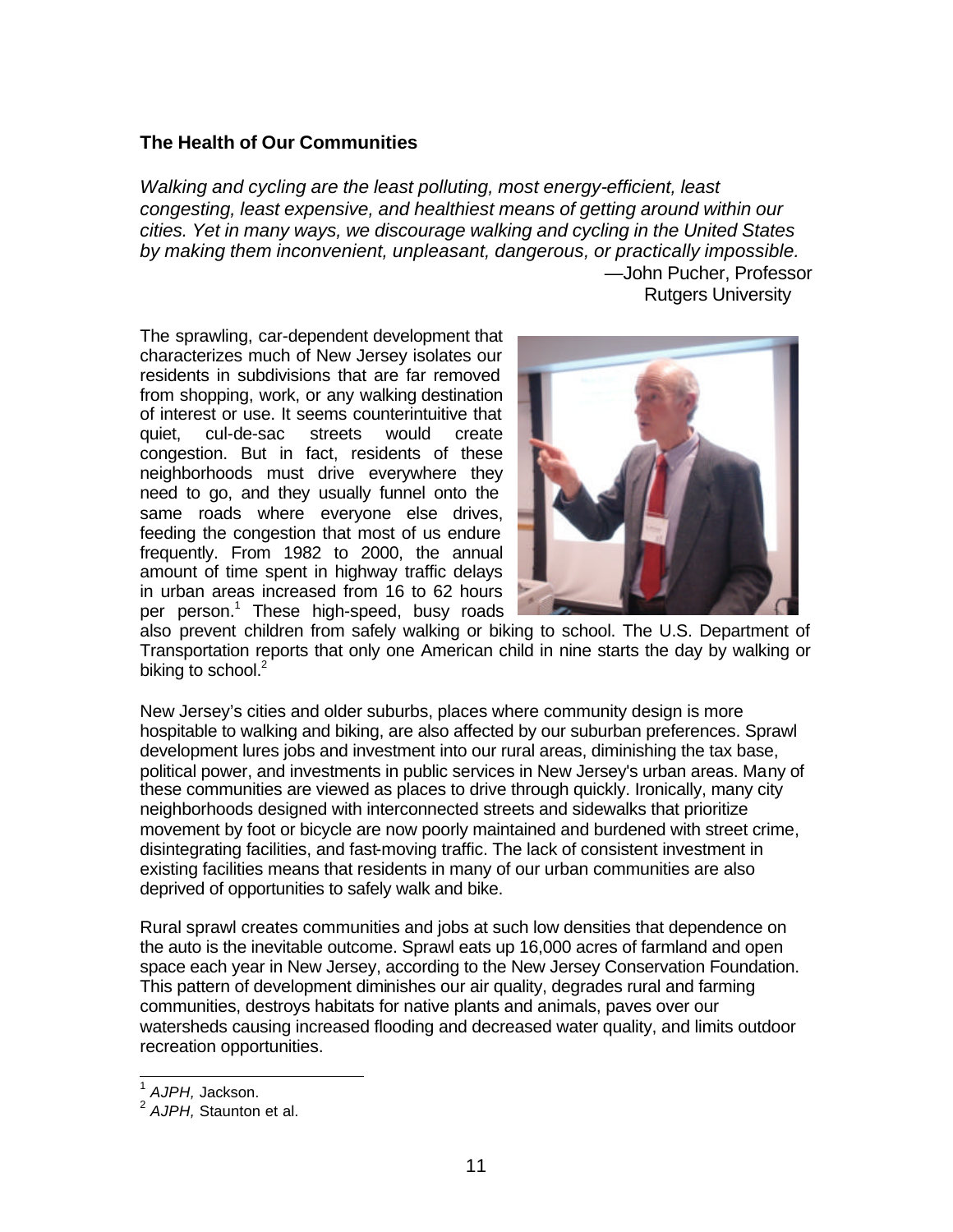#### **The Motor Vehicle Bias**

*Cities can be motor vehicle oriented or they can be healthy. They can be somewhat motor vehicle oriented and somewhat healthy. But they cannot be motor vehicle oriented and healthy.*



—Ian Lockwood, Senior Transportation Engineer Glatting Jackson

Unfortunately, since the arrival of the automobile and especially after World War II, with the spread of suburbanization—several generations of planners, engineers, special interest groups, policymakers, and civic leaders have catered to a motor vehicle orientation at the expense of pedestrians. Likewise, millions of Americans over these same years have grown up in car-dominated communities and do not know any other way. As Andrew Clarke of the League of American Bicyclists pointed out, onequarter of all trips we make are in cars for *one mile or less*. And Ian Lockwood illustrated how the dominance of the car over other modes of transportation is revealed even in our language. Road-widening projects are "improvements";

converting small, slow roads into big, fast roads are "upgrades"; and highways become "more efficient" when they can carry more vehicles at higher speeds. What these terms neglect to account for are the trees that are cut down; the neighborhoods that suffer more noise, pollution, and isolation; and the bicyclists and pedestrians who are left with fewer safe options for their forms of transport.

Policy choices and personal preferences have had significant environmental, fiscal, economic, and social consequences, including many that support the current, unhealthy pattern of sprawl. Among these are intensified road building, cheap gasoline prices, and a shift to an information-based economy. Also, residential preferences now focus on large-lot single-family housing and good schools, while government policies encourage low-density, dispersed development (minimum lot sizes, setbacks, parking requirements, a lack of requirements for sidewalks). All serve as barriers to building compact and/or walking- and bicycling-friendly communities.

Our communities experience sprawl in large part because our transportation priorities favor motor vehicles over transit, walking, bicycling, and other transportation options. New Jersey shares this bias with most of the rest of America. Compared with 1970, Americans today walk and bicycle much less and drive automobiles much more. Recent studies show barely 1 percent of U.S. trips are made by bicycle<sup>1</sup> and 6 percent by walking. $<sup>2</sup>$  According to America Bikes, a collaborative effort of leaders of the bicycle</sup> community, a federal study found that about a quarter of walking trips take place on roads without sidewalks or shoulders; bike lanes were available for only 5 percent of cycling trips.

 $\overline{\phantom{a}}$ 

<sup>1</sup> *AJPH,* Cervero.

<sup>2</sup> *JUH,* Savitch.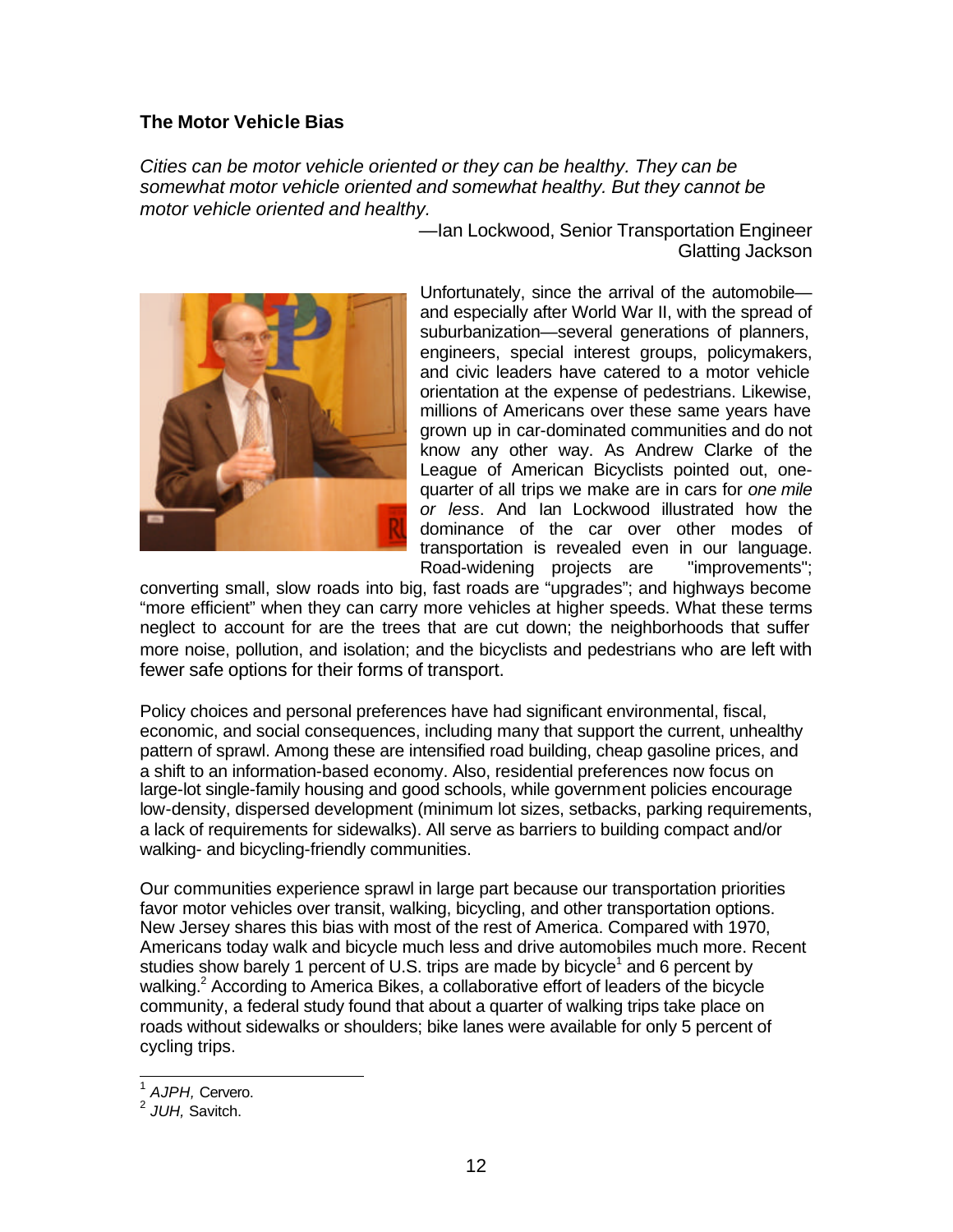#### **The Impact of Personal Preference and Policy Choices**

*What we've learned from the experiences of the State Plan and the Transit Village initiative is that while state government can create programs and policies, execution is at the local level. If these programs and policies aren't widely embraced at the local level, our goal of making New Jersey the most walkable and bikeable state has no chance to succeed*

> —Martin E. Robins, Director Alan M. Voorhees Transportation Center



In New Jersey, decisions regarding the physical environment are largely controlled at the municipal level. In addition, the local planning and land use process characterized by Home Rule is typically inconsistent with transportation techniques that are supportive of increased walking or bicycling. With Home Rule, land use in New Jersey is determined through a fragmented system of governance and public management: New Jersey has 566 municipal governments, 617 school districts, 21 counties, innumerable utility

districts, myriad state agencies, bi-state authorities, and the courts, not to mention a wide variety of federal authorities.

Other impediments are the competing interests among various levels of government, turnover at all levels, the absence of training requirements and lack of technical expertise in transportation and land use issues for Planning Board members, and a lack of mandates (like requirements for a "Circulation Element" for the municipal Master Plan) to guide Planning Board members in their decisions. Lacking technical specialization at the local level, planning boards are not aware of opportunities to improve facilities for walking and bicycling, nor are they encouraged to seek out such opportunities. These factors all serve to compromise the potential for the successful coordination of land use and transportation in ways that are supportive of active living communities.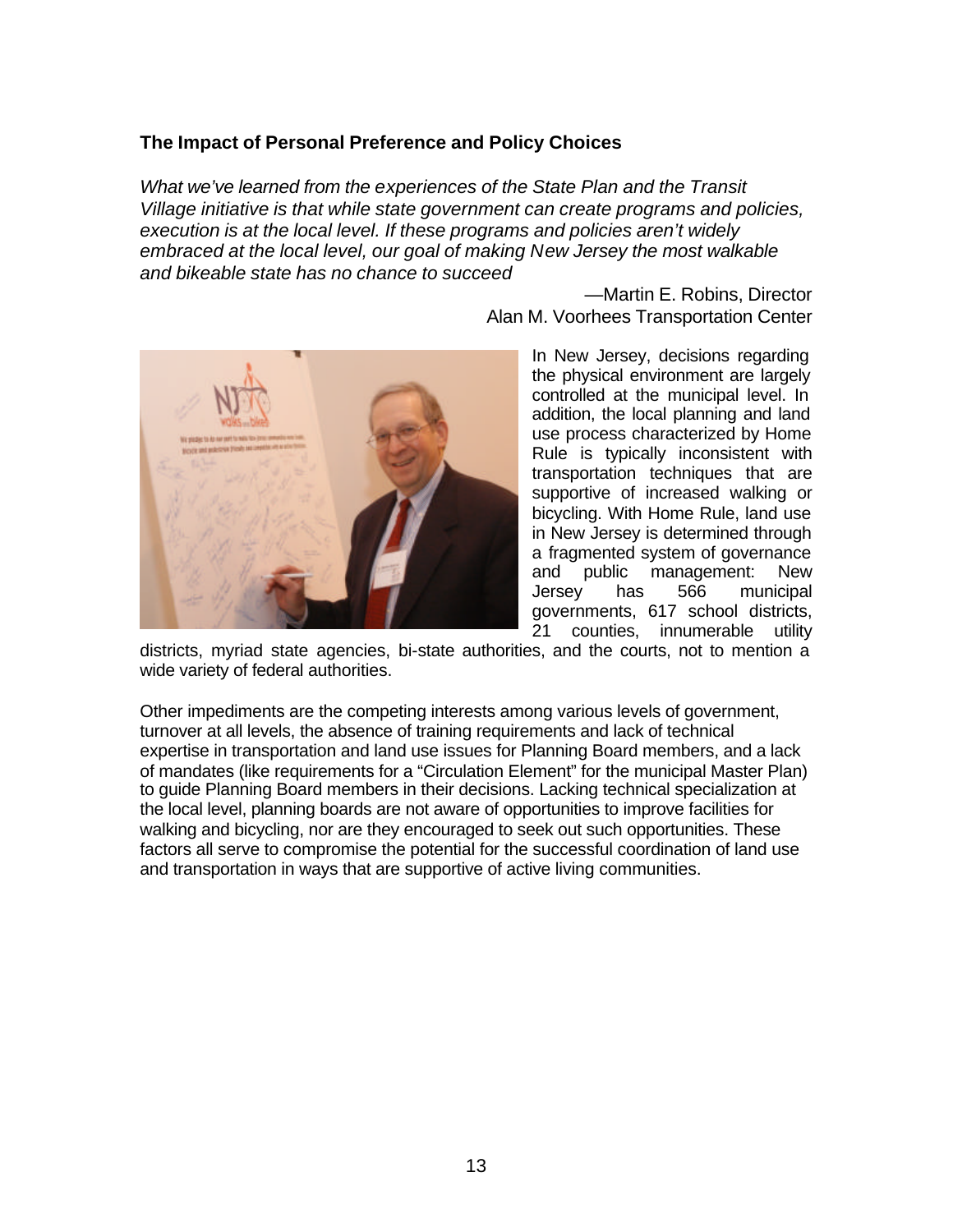### IV. Toward Common Ground: Reasons for Optimism

*These facilities for walking and biking need to become part of the thought process, part of the routine checklist that communities consider when making decisions.*

> —Jack Lettiere, Commissioner NJ Department of Transportation



In preparation for the Common Ground Conference, VTC staff conducted 20 interviews and held focus groups of a cross-section of people from state and local government, business, and the nonprofit sector to obtain opinions on this question: "What would New Jersey look like if it were the most walkable/bikeable state in the nation?" The

results of these interviews and focus groups were remarkably similar to a preexisting official vision of New Jersey's communities embodied in the State Development and Redevelopment Plan's "2020 Vision—Livable Communities and Natural Landscapes."<sup>1</sup>

That vision document foresees a time when facilities for walking and bicycling will become part of the thought process, a time when

*New Jersey's communities are designed to promote walking and cycling for transportation and recreation, and older suburban communities have been redesigned to provide the same advantages. Schools are central features of every community and a majority of children live within walking or cycling distance, and most of them use this opportunity. Through a combination of recreational and utilitarian activities most New Jersey residents meet or exceed recommended levels of physical activity. As a result, they live longer and are healthier; medical costs have declined; and the prevalence of obesity and diabetes is declining.*

A growing group of transportation and land use policymakers recognizes their critical role in the creation of healthy community design. Officials from the Federal Highway Administration, professionals from county and local agencies, representatives of the NJ Schools Construction Corporation, the Board of Public Utilities and associations of planners and traffic engineers were all present at the conference. Advocates for the health of children and seniors, including the New Jersey School Nurses Association and the New Jersey chapter of the American Association for Retired Persons, also were in attendance. Each of these organizations recognizes the importance of healthy community design for children and seniors alike, and they can help create the demand for such communities.

 $\overline{a}$ 

 $<sup>1</sup>$  NJ State Plan, p. 233.</sup>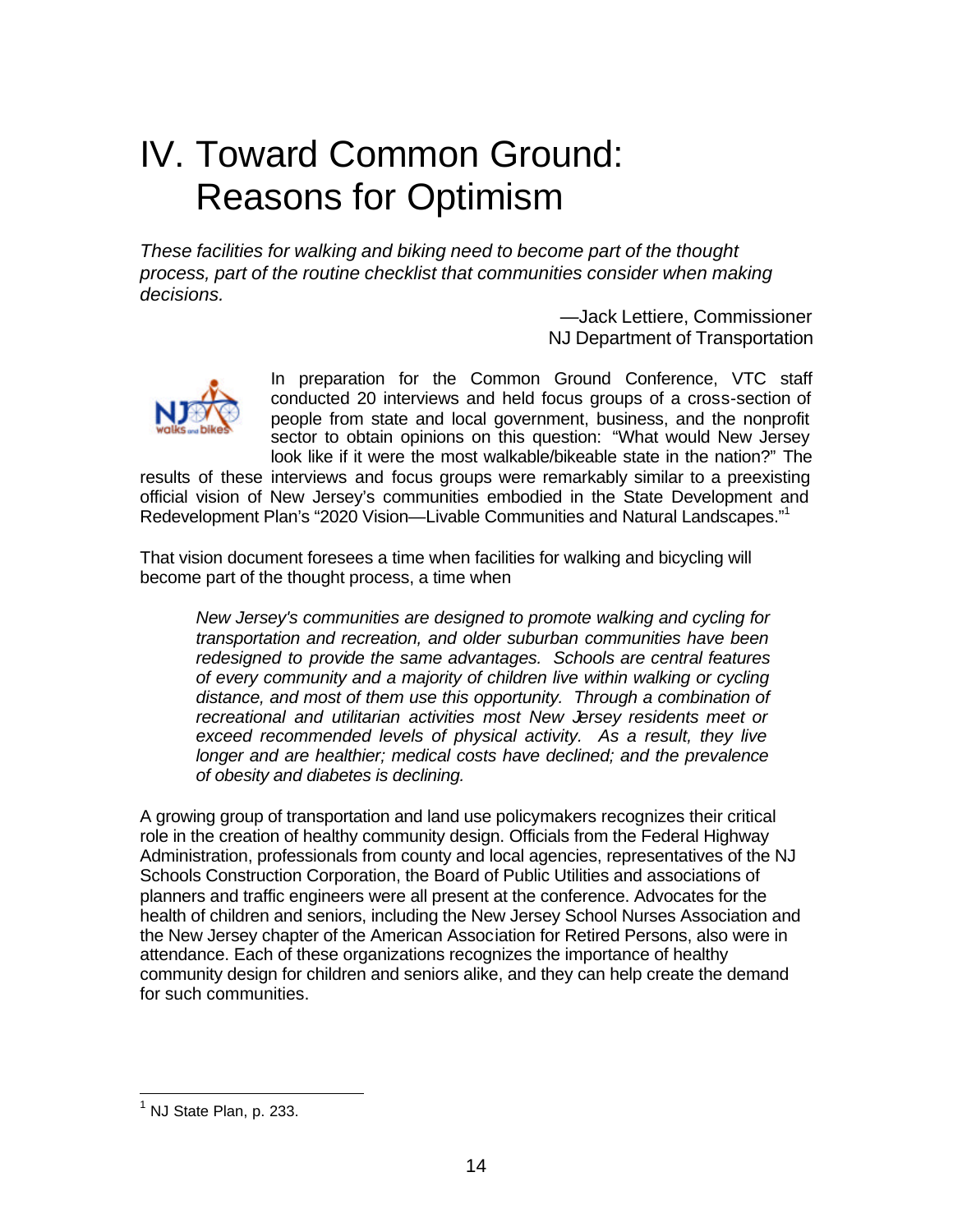While acknowledging the challenges outlined in Section III, conference participants offered reasons to believe that this vision for a more walkable, bikeable, healthier New Jersey can become a reality:

#### **New Jersey's population density favors the creation of compact communities conducive to walking and biking.**

New Jersey is the most densely populated, most developed state, with all 21 counties classified by the federal government as part of a Metropolitan Statistical Area (MSA). Such density lends itself to the creation of compact communities where daily destinations can be located close together, and linked by mass transit. The goal of a system of greenways within a reasonable walk or bike ride to every community may be easier to achieve in a small, densely populated state.

#### **Many traditional New Jersey communities have healthy design.**

An essential feature of healthy community design is "good bones," which Ian Lockwood describes as the grid networks of streets, multiple routing options, and good access to public spaces that were characteristic of older communities built around the pedestrian, not the motor vehicle. Such "traditional" communities—we think of the corner store, the neighborhood school, front porches—are all by nature walkable and bikeable. Blocks are short, buildings front sidewalks rather than parking lots, and traffic moves slowly, distributed throughout many streets.

These older communities include towns such as Lambertville, Maplewood, Metuchen, and Paterson. Each of these communities is currently trying out ways to promote, protect or reinvigorate its pedestrian- and bicycle-friendly character. Through community leadership, they can serve as models for other localities.

#### **Beyond those built-in advantages, New Jersey decision makers in transportation planning and community design comprehend the huge impact of their daily decisions on** *health***.**

The New Jersey State Development and Redevelopment Plan (2001) found that "the fastest-growing public health concern for New Jersey is obesity and its causes." The State Plan envisions communities throughout New Jersey in which residents can walk and bike to meet their physical activity needs, and therefore live longer, healthier lives. Many state agencies have adopted goal statements and strategic plans that encourage the creation of communities where residents can walk and bike, including NJDOT's Statewide Bicycle and Pedestrian Master Plan and the Department of Agriculture's Plan for Smart Growth, which promotes the creation of accessible greenways.

State-level policymakers at the conference presented evidence of a shift to healthier policies:

NJDOT Deputy Commissioner James Snyder remarked that the department "no longer subsidizes sprawl." This year, the State spent just 4 percent of its \$2.5 billion transportation capital budget on expanding the system of roads and highways, compared with 40 percent in recent years. For the first time this year, the combined capital budget of NJDOT and NJ TRANSIT devotes more to public transit than to highways.

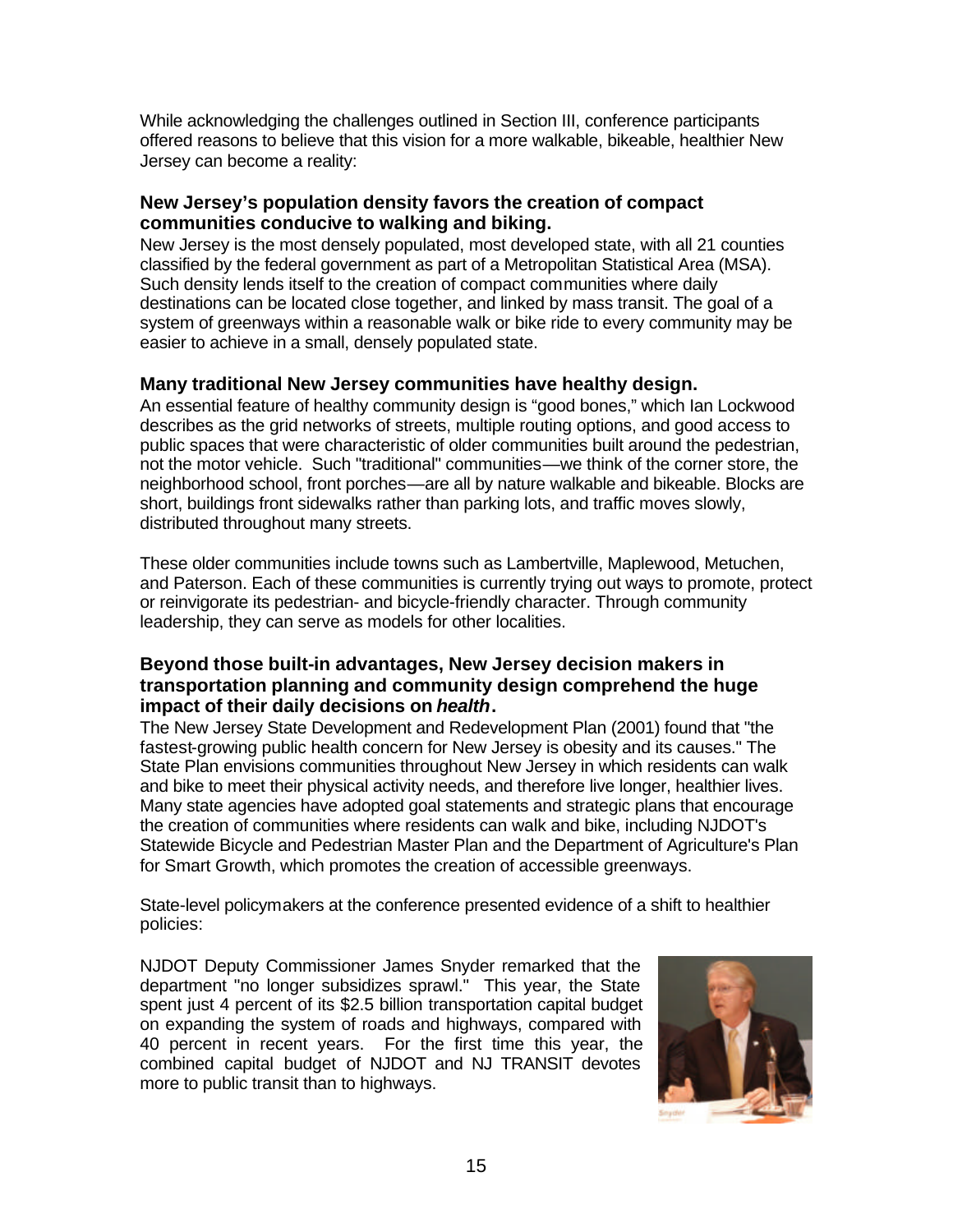

Secretary of Agriculture Charles Kuperus noted that Governor McGreevey's goal of preserving 20,000 acres of farmland was met this past year, up from 13,000 the year before. Walking and biking access to acquired properties is assured *before* deals are closed. The Department also will increase its base of 60 farmers' markets, adding 10 new markets a year. These markets not only help farmers and give people access to local fresh fruits and vegetables but also create attractive, walkable destinations in our communities.

Deputy Commissioner Dale Caldwell of the Department of Community Affairs cited his agency's efforts to induce businesses to locate in urban and other densely populated areas, to discourage sprawl development, and to promote investment and jobs where more people live.

Gary Sondermeyer, Chief of Staff at the Department of Environmental Protection (DEP), described his department's new "tiered" regulatory initiatives. This tiered system aims to steer development away from environmentally sensitive areas through tougher regulation and enforcement while permitting more flexibility in densely developed areas. The DEP also plans to create or upgrade 200 parks by 2005, 2 per year in urban areas.



#### **Public- and private-sector agencies across New Jersey are already addressing the challenge of creating healthier, more active communities by creating new partnerships and testing new strategies.**

New initiatives are being created to address the multidimensional nature of improving community design and increasing physical activity. Promising programs include:

- The departments of agriculture, health and senior services, and education are partnering in a campaign called "Healthy Choices, Healthy Kids." This campaign, headed by First Lady Dina Matos McGreevey, is designed to combat childhood obesity and improve academic performance by promoting better nutrition and increased physical activity in New Jersey schools.
- The New Jersey Conservation Foundation developed the "Garden State Greenway" in partnership with the DEP. This document lays out a vision to connect our walkways and bikeways so that "anyone can get on a trail or walking path a reasonable distance from their home."
- The Robert Wood Johnson Foundation, with technical support from VTC, is helping 10 New Jersey communities create the local capacity to support pedestrian- and bicycle-friendly conditions. The Robert Wood Johnson Foundation is a national health philanthropy that, as part of its efforts to promote healthy lifestyles, supports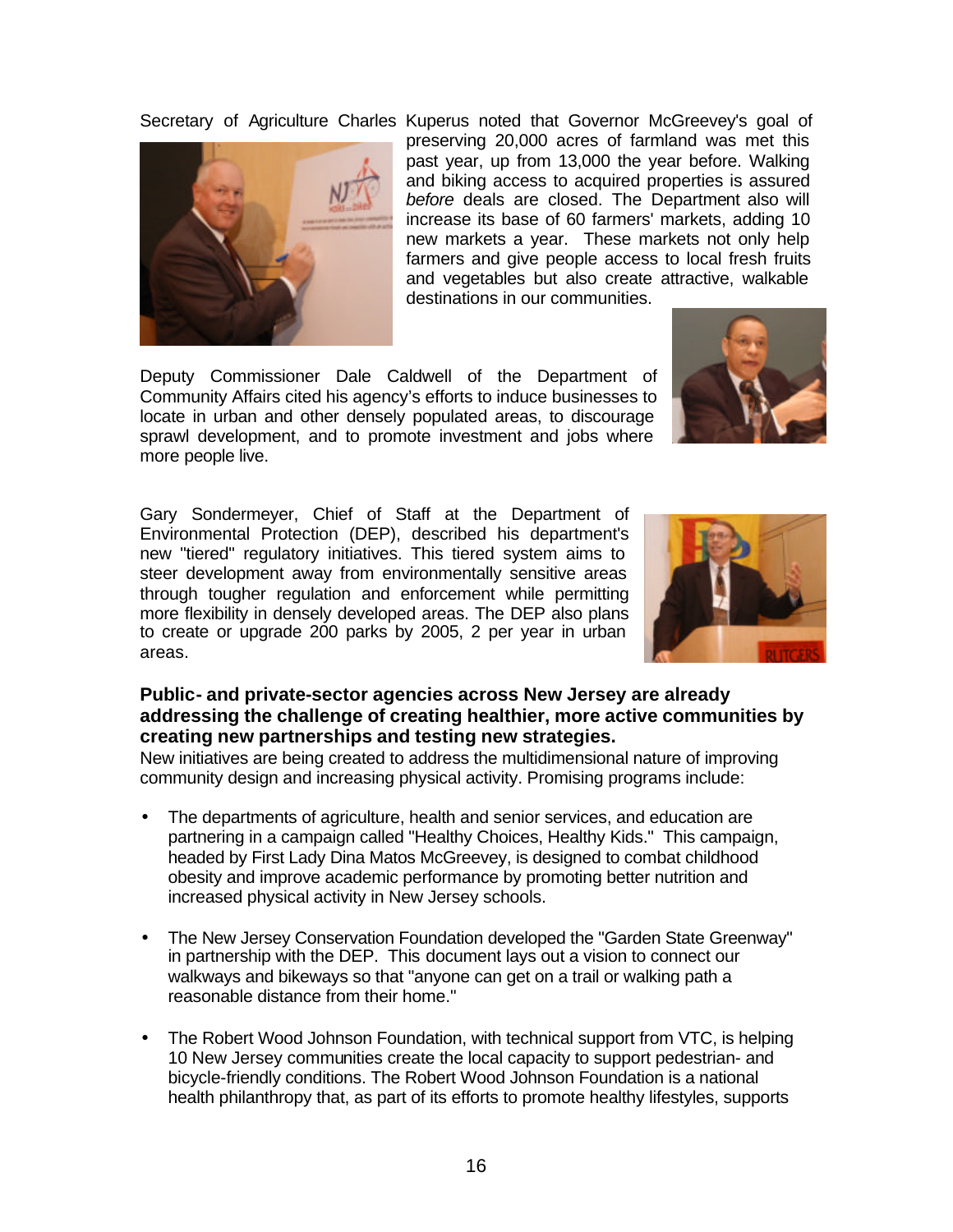research and demonstration projects across the United States to promote active community environments. The communities participating in the *NJ Walks and Bikes!* pilot project are testing approaches such as policy and infrastructure change, promotional campaigns, and leadership development to promote walking and biking.

#### **The health and education sectors recognize that they must reach beyond schools and clinics to the surrounding community to achieve broad progress in preventing adult and childhood obesity.**

Everyone needs safe and supportive environments to enable them to change behavior. As panel moderator Dr. J.A. Grisso of The Robert Wood Johnson Foundation pointed out, doctors cannot tell patients to "get out and walk more," when patients have no access to safe, convenient, and affordable places to do so.





Celeste Andriot-Wood, Assistant Commissioner for Family and Health Services at the Department of Health and Senior Services, observed that people in New Jersey want to engage in physical activity and are seeking opportunities, even in the most sprawling suburbs. Some senior centers and youth groups have managed to find some limited venues for physical activity in shopping malls and in and around sports stadiums, for example.



James McCall, Health and Physical Education Coordinator for the Department of Education, believes that his department can play a role in getting the message out to all school districts that schools need to support opportunities for children to engage in physical activity, including walking and biking to school.

In partnership with communities and school districts, the

NJDOT has granted \$12 million to municipalities throughout the state over the last two years under its Safe Routes to Schools program, with most funds going to providing sidewalks and crosswalks on school routes.

#### **New Jersey's employers and health insurers are encouraging New Jersey citizens to walk for their health.**

Eric Berman, a conference panelist, described a walking program for employees of AtlantiCare, whereby employees are encouraged to walk along a safe and pleasant campus path during their breaks. He said the program achieved a remarkable 99 percent participation rate, with many employees reporting increased physical activity during weekends as well, through activities such as family bike rides. Horizon Blue Cross/Blue Shield is adapting this program for middle school students, especially to benefit overweight and obese kids. These students may be self-conscious about their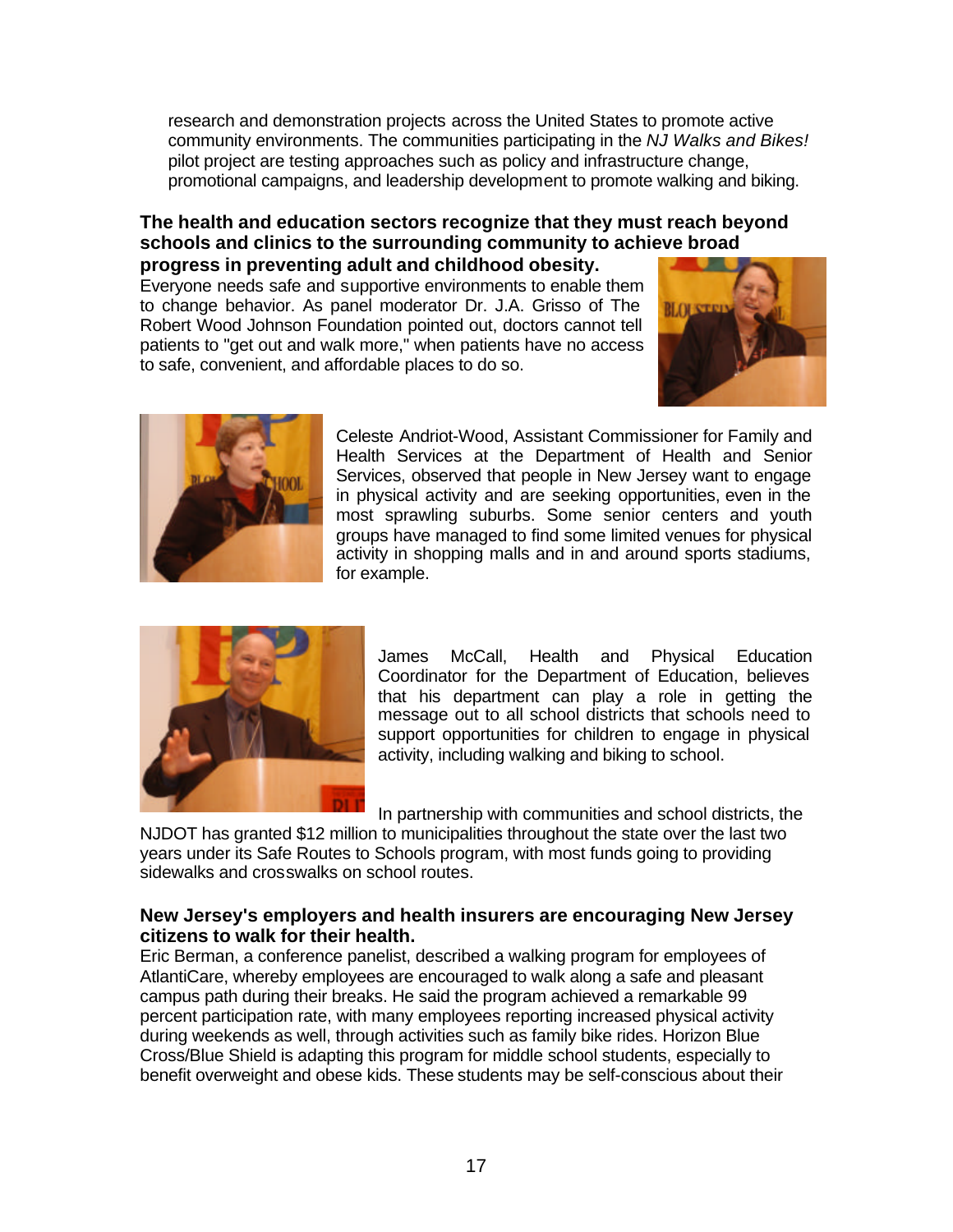body image during traditional gym classes and will be able to gain their gym credits through walking.

#### **We know how to make** *any* **community walkable and bikeable.**

We know that safety for walkers and bicyclists *is* possible. Rutgers Professor John Pucher described his recently published research, which suggests that walking and bicycling can be made safe through employing methods and technology that have been used successfully for decades in Europe's dense, congested urban areas. And throughout the United States, mayors, engineers, planning boards, and community leaders are working creatively with designers and planners to transform even the most unpromising settings into healthy environments. For instance, dying "big box" shopping malls have been converted into thriving mixed use centers, and "good bones" have been incorporated into rural communities before they dissolve into far-flung suburban subdivisions. Engineering and policy solutions also exist to calm almost any local traffic situation.

New Jersey offers plenty of innovative examples where engineering and policy tactics have been set in motion, such as Washington Township in Mercer County, where an entire new community was created based on the principles of healthy design. Other communities, such as Plainsboro, are deliberately shaping a good "bone structure" around which to grow. In established communities, such as Lambertville, the local transportation committee with the support of the Mayor, made a commitment to review and inventory the existing codes, ordinances, design standards, and practices that affect nonmotorized transportation in the city. These documents will help Lambertville identify and directly address impediments to nonmotorized travel and develop design templates for new development that actually encourage walking and biking.



Other successful tactics include those adopted in River Vale, which has created a vision to regain its community character by reengineering a major intersection to once again accommodate people as well as cars. And Metuchen Mayor Ed O'Brien described *Walk Metuchen*, a simple route-mapping initiative designed to raise local awareness of the walking and cycling routes connecting residential areas with the train station, downtown, local schools, and parks.

#### **Healthy community design brings economic benefits.**

*Money* magazine recently chose Maplewood as one of its "10 Best Places to Live." According to *Money's* senior editor, the choice was driven "in part because it's not a culde-sac kind of bedroom community where the kids have to be driven everywhere." In addition, at a recent meeting sponsored by The Robert Wood Johnson Foundation's national Active Living By Design program, commercial homebuilders reported that active-living communities sell faster and at a higher profit margin than most other housing options.<sup>1</sup>

 $\overline{a}$ <sup>1</sup> AJHP, editor's notes.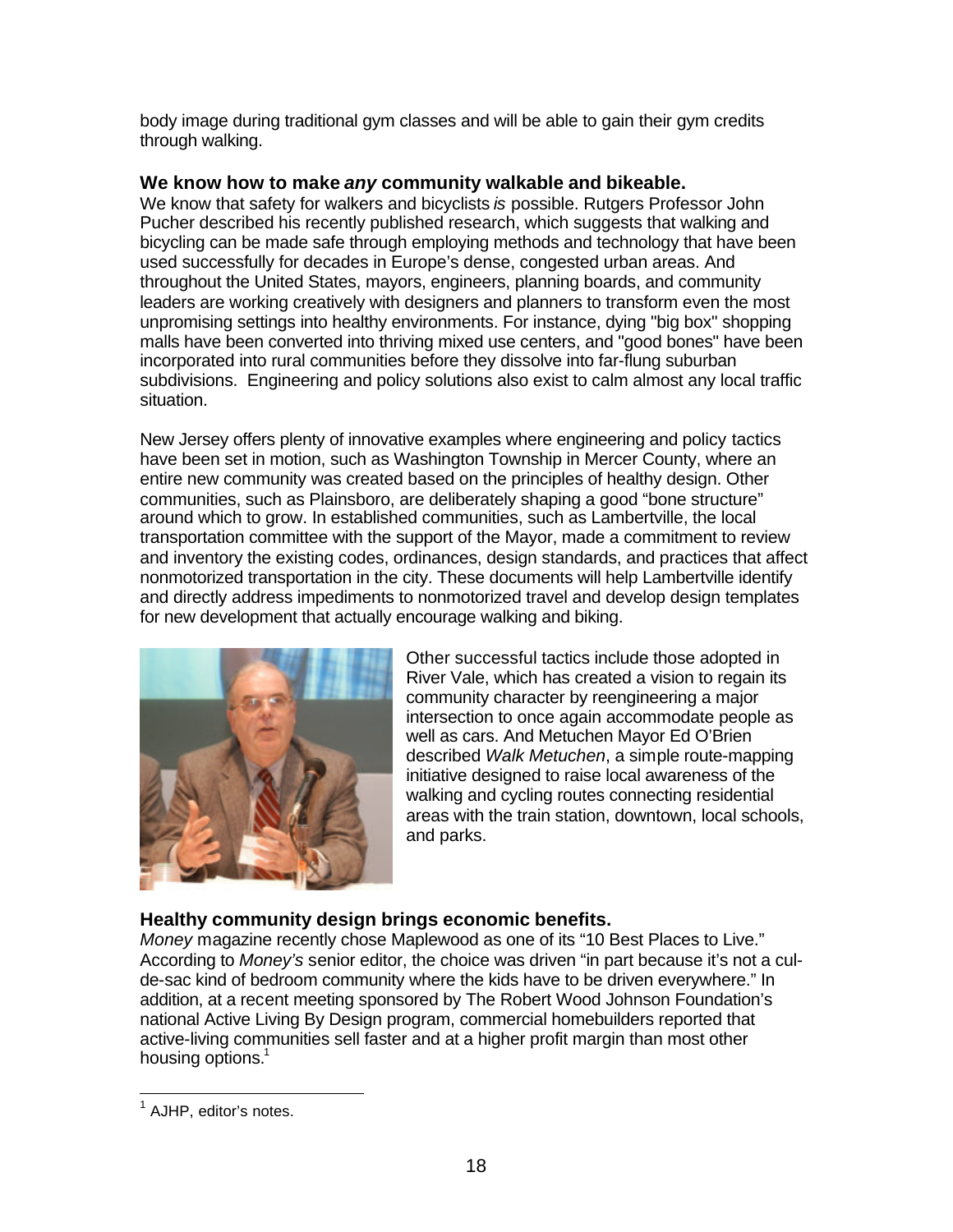# V. Recommendations

*We need planning and money, in that order.*

—River Vale Mayor George Paschalis

Several recommendations on how best to overcome the barriers and capitalize on the opportunities for creating active living environments in New Jersey emerged throughout the conference. The recommendations were wide-ranging and innovative, and include:

#### **1) Update and improve state policies and regulations that present barriers to the promotion of walking, biking, and healthy community design.**

Counties, municipalities, and school districts need standards and assistance, so that enabling walking and biking is ingrained in land use and school facility planning and regulation. Three new tools could spur local action:

- **Consider legislation that mandates circulation planning, including elements for walking and cycling, and provides state financial support to municipalities for the extra work.** The Municipal Land Use Law (MLUL) provides an opportunity to take the vision for walkable and bikeable communities set forth in the New Jersey State Plan and put it into action. The principal planning exercise under the Municipal Land Use Law is the Master Plan process, and Master Plans must be updated every six years. Currently, the MLUL does not require municipalities to include a circulation plan. If Circulation Plans with bicycle and pedestrian elements were required, they could be used during the local site plan review process to ensure that adequate bicycle and pedestrian facilities were provided with any local development. In addition, they could be consulted when developing community capital improvement programs so that bicycle and pedestrian facilities would be considered when planning infrastructure improvements.
- **Consider an initiative with the Department of Education to update its Facility Efficiency Standards for the Abbott Schools, so they incorporate Safe Routes to Schools concepts.** The State has committed to a capital improvement program that will change the face of many school districts. The Educational Facilities Construction and Financing Act (EFCFA) provides \$6 billion for renovation and new construction of school facilities in the 30 Abbott districts. Another \$2 billion is available for funding school construction in non-Abbott districts. This represents a once-in-a-lifetime opportunity to influence the location and design of new schools in New Jersey. They should encourage safe, secure, and routine physical activity by schoolchildren and community members in the surrounding neighborhoods.
- **Consider reexamining and recodifying Title 39 and other relevant state statutes that govern bicycle, pedestrian, and motor vehicle traffic regulation and use.** The safety and rights of bicyclists and pedestrians to use our roadways should be unambiguous and codified to provide for their protection and safety. Attention should be given to clarifying Title 39 and other state statutes governing the interaction between bicyclists/pedestrians and motor vehicles.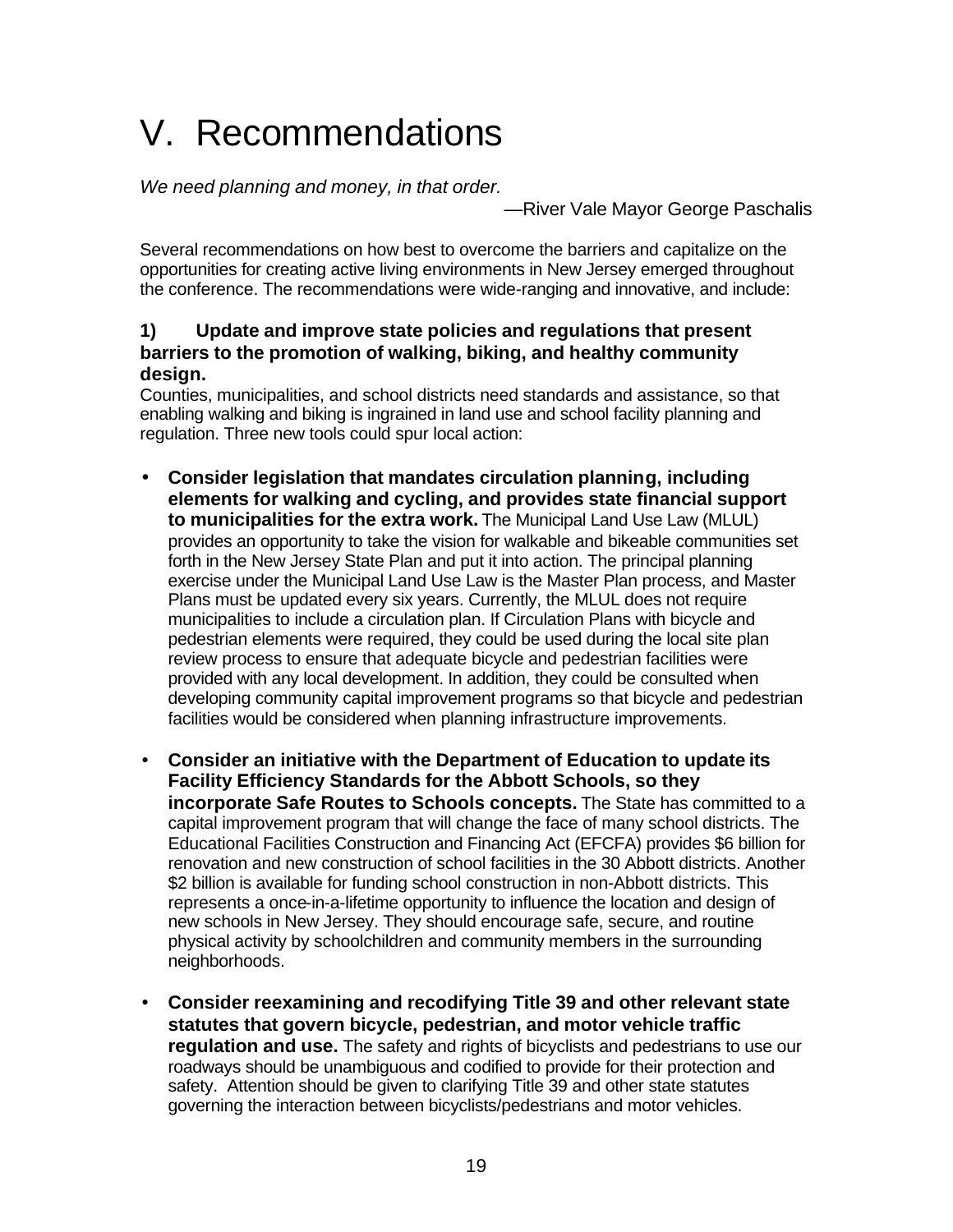#### **2) Develop local leadership.**

Mayors are the chief planners and architects of their communities. Three New Jersey mayors—Edmund O'Brien of Metuchen (right), Jose "Joey" Torres of Paterson (center), and George Paschalis of River Vale (left)—offered this advice during a conference panel that also included Eric Berman (second from left) and Robert Perry:

• **Establish networks of mayors to advocate for policy change in public agencies.** Mayors grasp



the policy barriers and can present the case based on practical experience.

- **Increase opportunities for experienced mayors to "mentor" mayors newly engaged in addressing community design for health and a better quality of life.**
- **Get the success stories out.** Mayors will embrace the idea of healthy community design if they believe it is their idea and in the interest of their community. If mayors know about and understand the concepts of healthy community design, they will come to support it. One tool that will be available through VTC by late 2004 will be an assessment of the *NJ Walks and Bikes!* pilot project now under way in 10 communities throughout New Jersey. Lessons learned from these demonstration projects can provide insight into other communities wishing to promote walking and biking.
- **Give mayors information.** Transforming a community long lost to the car can be daunting and discouraging. To help leaders in such communities overcome any inertia and pessimism they may encounter, they need to be made aware of existing resources and technical assistance that can help them create a vision and develop a plan. The New Jersey Conference of Mayors and the New Jersey Mayor's Institute are two such resources available to help mayors advance a vision for their community.

#### **3) Create knowledge at the municipal level and support continuing education of mayors and planning boards.**

Considerable need exists for consistent training of mayors and planning boards in areas such as transportation and land use.

• **Tap into resources like the New Jersey State League of Municipalities and the New Jersey Planning Officials.** These organizations can play a key role in convening and educating stakeholders who are interested in making their communities healthier places to live. Both organizations have resources available for outreach, and to assist local planning boards and boards of adjustment with advice.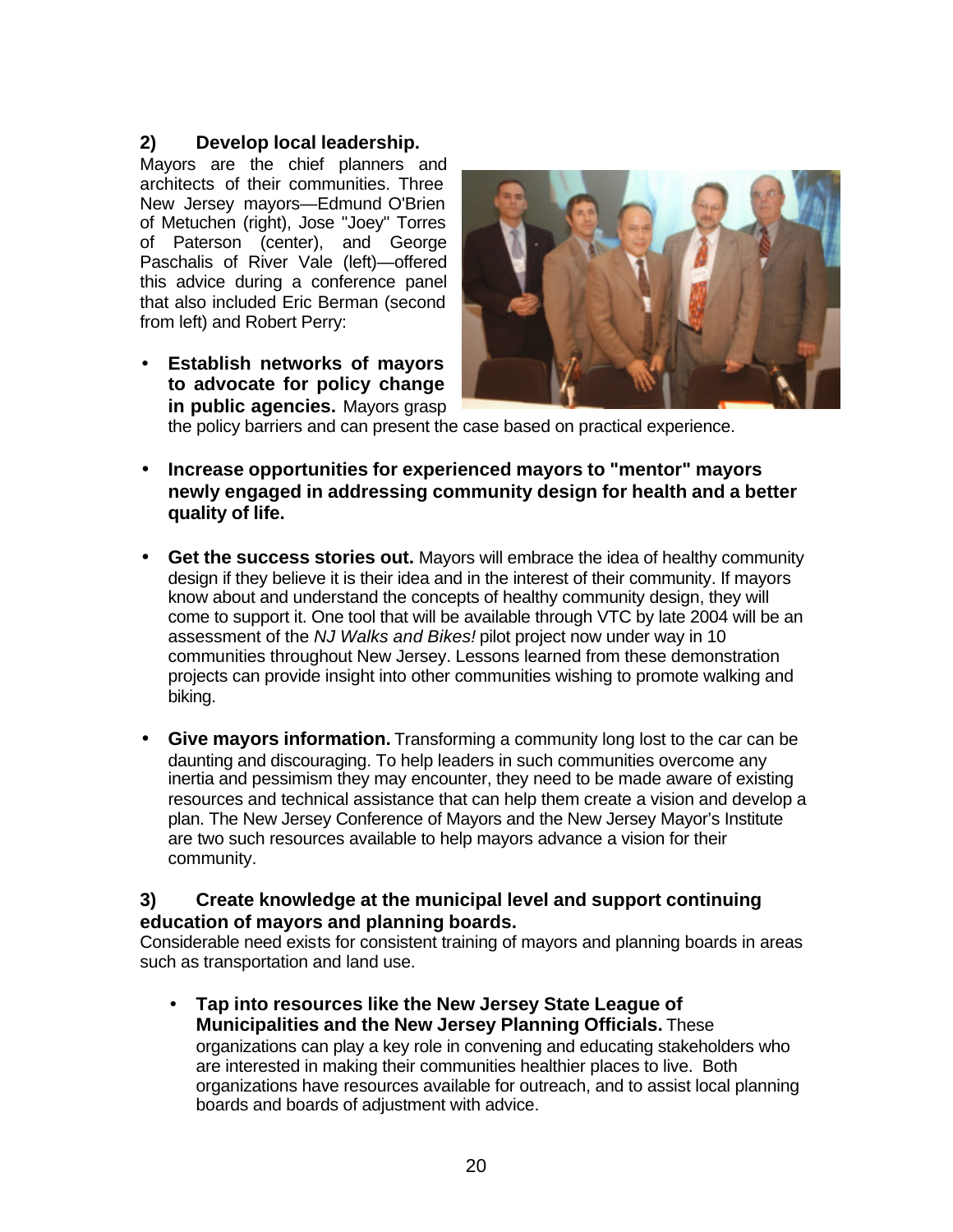#### **4) Give communities effective strategies, models, and tools.**

State government can create programs and policies, and mayors can provide essential leadership, but implementation depends on the informed actions of many key local decision makers. Planning officers and planning boards, engineers, and school boards are among the key local stakeholders who need information, resources, and technical assistance.

- **Support academic and other nonpartisan centers to collect clear and high-quality information and disseminate it as widely as possible.** In addition to VTC at Rutgers, such organizations include the New Jersey Institute for Technology, the new Municipal Land Use Center at the College of New Jersey, the New Jersey Conservation Foundation, and the nonprofit planning organization New Jersey Future.
- **Engage not only the mayors' affiliate groups but also professional groups.** Organizations like the New Jersey Chapter of the American Planning Association, the New Jersey Builders Association, the New Jersey Institute of Traffic Engineers, and other associations are well suited to disseminate information to key decision makers at the county and municipal levels.

#### **5) Bolster the "health case" with the "business case."**

Local leaders face tough choices in difficult economic times. Evidence that healthy community design can have a positive economic impact on real estate values, the ability to attract employers, and the viability of downtown business districts needs to be documented and disseminated.

#### **6) Engage New Jersey's regulatory, business, advocacy, and philanthropic communities in supporting and devising strategies to achieve healthy community design.**

These sectors will be essential to promoting change, not only at the policy level but also on the ground, community by community. Key stakeholder groups were present in force at the conference, and they have been invited to join a network of partners, such as

- Representatives of the business community, including the New Jersey Builders Association, and from the real estate development, insurance, and health care communities;
- Walking and bicycling advocates, representatives of nonprofit organizations working to preserve New Jersey's past, envision our future, protect and revitalize our Hudson waterfront, ensure transportation alternatives for all citizens, and create and connect a system of greenways in our state;
- Foundation leaders from New Jersey's philanthropic sector with program priorities in such areas as environmental protection and fighting sprawl, improving access and recreational opportunities for people with disabilities, healthy schools, and the prevention and treatment of childhood obesity;
- Members of state commissions like the Board of Public Utilities, which has oversight of the street lighting that affects pedestrians and cyclists.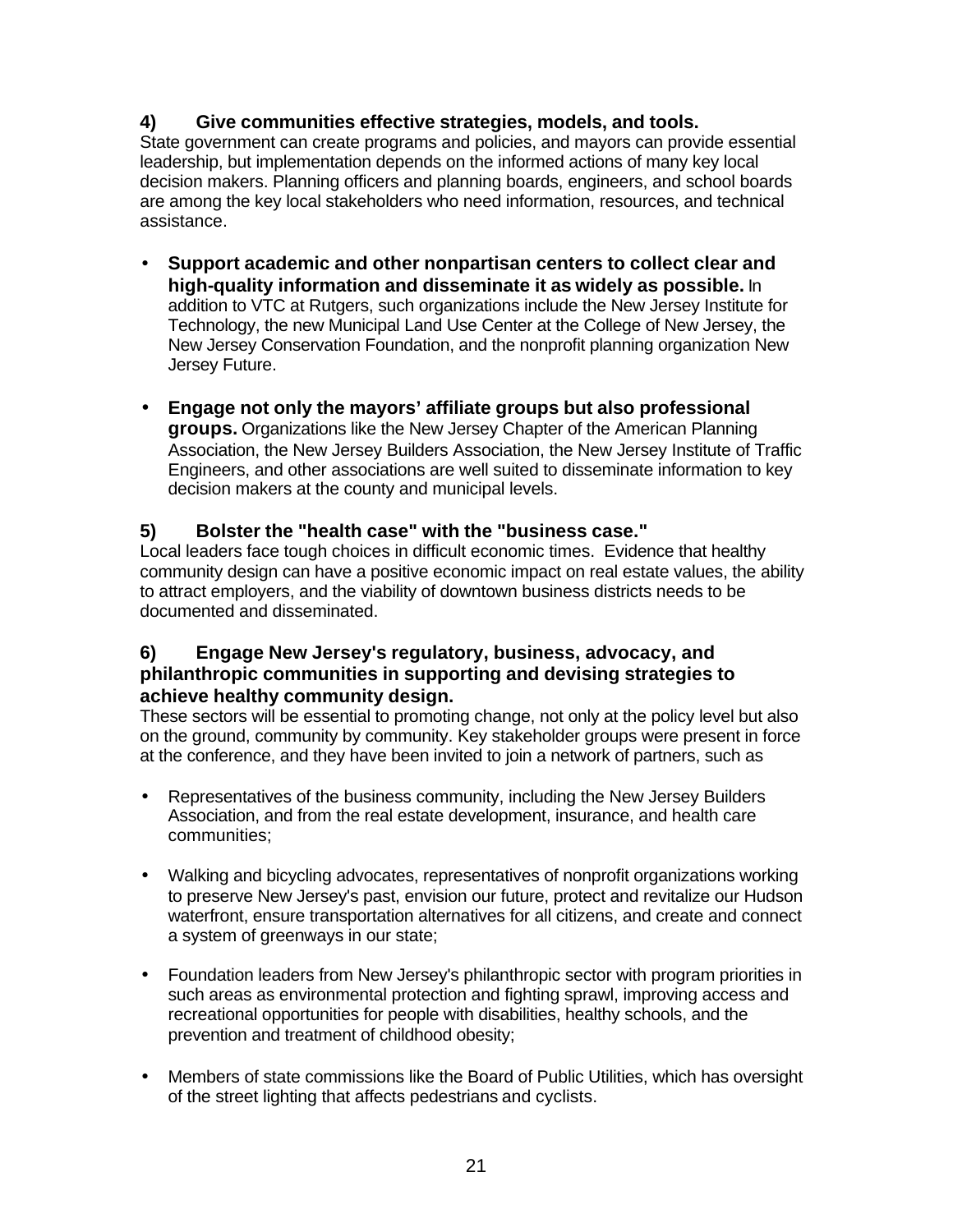To illustrate the potential of such partners, panelist Robert Perry of the Geraldine R. Dodge Foundation described an exploratory effort in New Jersey's foundation community that is being coordinated by the Council of New Jersey Grantmakers. Under this effort, several philanthropic and corporate funders are exploring the possibility of working together with a community that exhibits high needs and strong leadership to create a more active, healthy environment.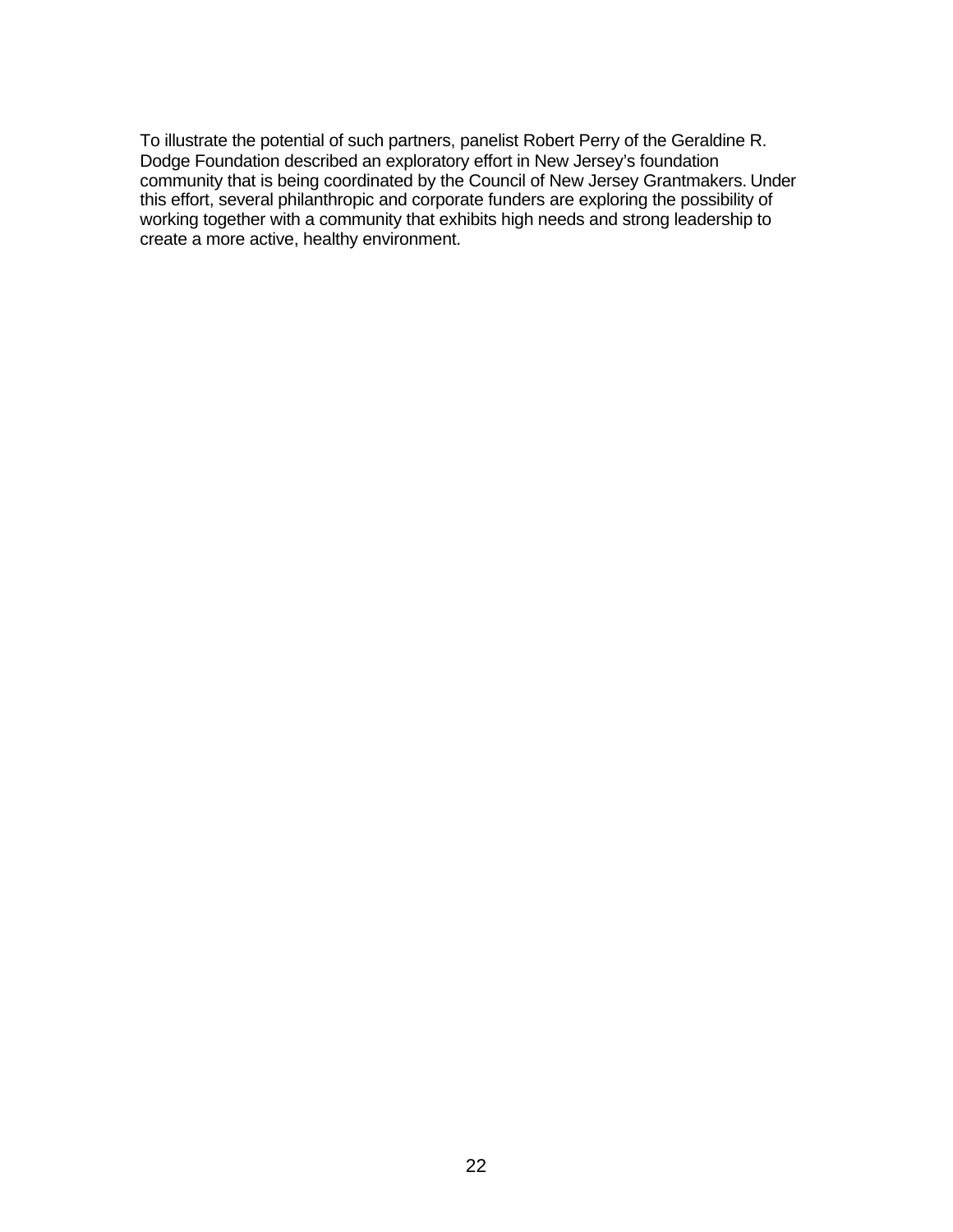## VI. Next Steps

As immediate follow-up to the Common Ground Conference, VTC is working with NJDOT and other conference sponsors to:

- 1. Create a multi-disciplined Active Living Task Force that will begin the followup on these recommendations. Members of this Task Force will reflect the wide interests that were brought together in the conference and their ultimate goal will be the creation of a permanent broad-based state entity that would oversee and promote policy changes and more financial support for active living initiatives. Among the needs to be addressed are:
	- A review of the wide variety of existing policies, programs and projects in New Jersey that focus on improving the activity-friendliness of our communities;
	- A forum for leaders across the state to champion the creation of active, healthy New Jersey communities;
	- A mechanism to promote policy change and develop strategies in favor of walking, biking, and healthy community design;
	- A coordinating body for the many interacting initiatives necessary to achieve the goals of Common Ground.
- 2. Identify opportunities to hold follow-up meetings and seminars for members of the new partnership network on high-priority topics identified at the meeting. Opportunities might come via the Bicycle Advisory Council and the Pedestrian Task Force, both of which are convened under the auspices of VTC and NJDOT. These periodic meetings could address specific issues of concern, such as safety and enforcement of pedestrian laws, or reach specific audiences, such as local health departments.
- 3. Enhance communications electronically and by newsletter with all conference participants and the broader network of stakeholders identified at the conference. Voorhees will continue to convey information about developments and opportunities in walking, biking, and community design in New Jersey.
- 4. Work with key staff at the NJDOT to gain commitments from peer policymakers at other state agencies, including those represented at the meeting. Such commitments might include support for policy change and/or designating or redirecting funding to support healthy community design.
- 5. Identify funding opportunities for public- and private-sector funders to support follow-up activities. These activities might include community planning or demonstration projects, replication of successful models, policy development, convenings, public education/communications, documentation, and evaluation.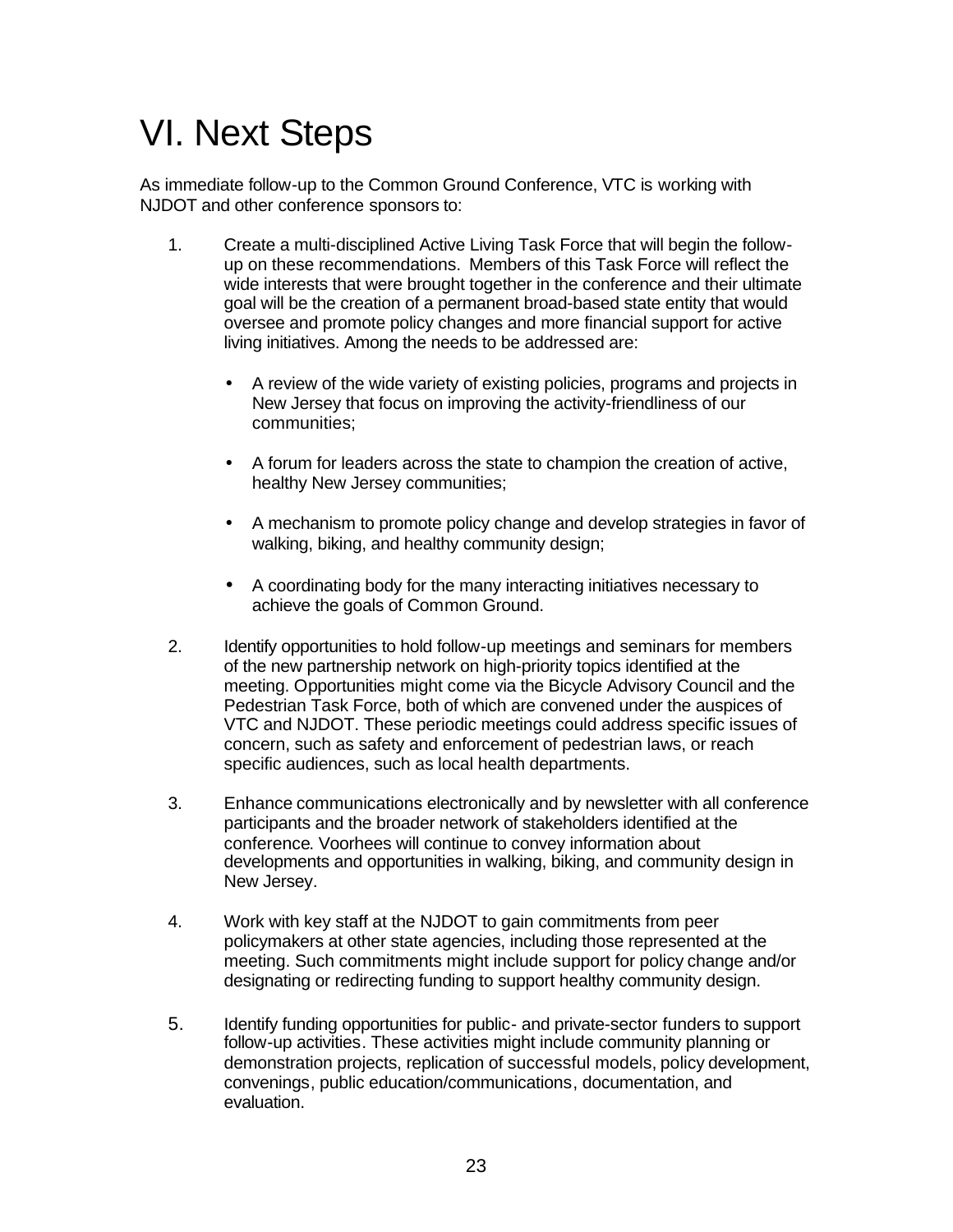- 6. Work with the New Jersey League of Municipalities and the New Jersey Conference of Mayors to identify ways to bring examples of best practices to the municipal level.
- 7. Work with the Municipal Land Use Center to shape educational programs and outreach efforts to municipalities and planning boards that focus on increasing opportunities for walking, bicycling, and physical activity in the state.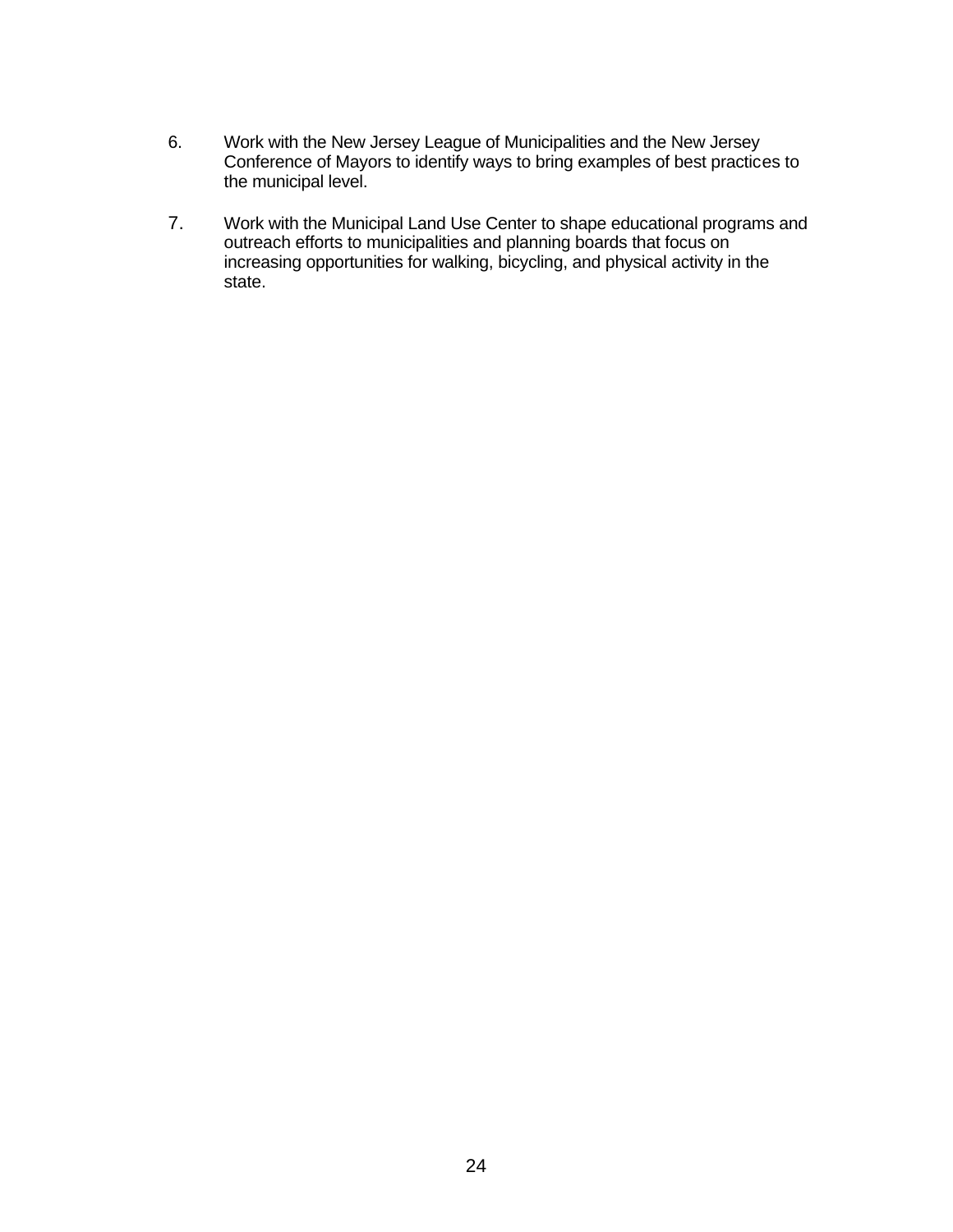# VII. Resources

For communities and organizations that want to create healthier environments for walking and biking, many resources are available. Representatives of eight different resource organizations and agencies—national, state, and local—spoke to participants at the conference. These groups ranged from public funders, such as the NJDOT's Division of Local Aid, to major foundations, such as The Robert Wood Johnson Foundation, to local grassroots groups, such as BRAKES of Westfield.

#### **NJ Department of Transportation**

#### **Division of Local Aid and Economic Development**

Division staff work with county and municipal officials to improve the efficiency and effectiveness of the state's transportation system. The Office of Bicycle and Programs provides:

- technical assistance to other units in the NJDOT and outside agencies regarding bicycle and pedestrian needs
- input during Scope Development to ensure that projects in the "pipeline" meet the needs of cyclists and pedestrians
- technical assistance to counties and municipalities for bicycle and pedestrian planning
- information on bicycling and walking developed and distributed to the public.

#### **The Robert Wood Johnson Foundation**

The Robert Wood Johnson Foundation is the nation's largest philanthropy devoted exclusively to health and health care. It concentrates its grantmaking in four goal areas:

- To assure that all Americans have access to quality health care at reasonable cost.
- To improve the quality of care and support for people with chronic health conditions.
- To promote healthy communities and lifestyles.
- To reduce the personal, social, and economic harm caused by substance abuse—tobacco, alcohol, and illicit drugs.

#### **Edward J. Bloustein School of Planning and Public Policy Rutgers, The State University of New Jersey**

The Alan M. Voorhees Transportation Center (VTC), one of 13 centers in the Bloustein School, is a national leader in the research and development of innovative transportation policy. VTC has developed specialized expertise in bicycle and pedestrian transportation, working in conjunction with NJDOT and The Robert Wood Johnson Foundation through its *NJ Walks and Bikes!* program. Rutgers Professor John Pucher, who teaches in the Bloustein School, has conducted research on a wide range of topics in transport economics and finance. Currently, his research focuses on walking and bicycling, and in particular, how American cities could learn from European policies to improve the safety, convenience, and feasibility of these nonmotorized modes in the United States.